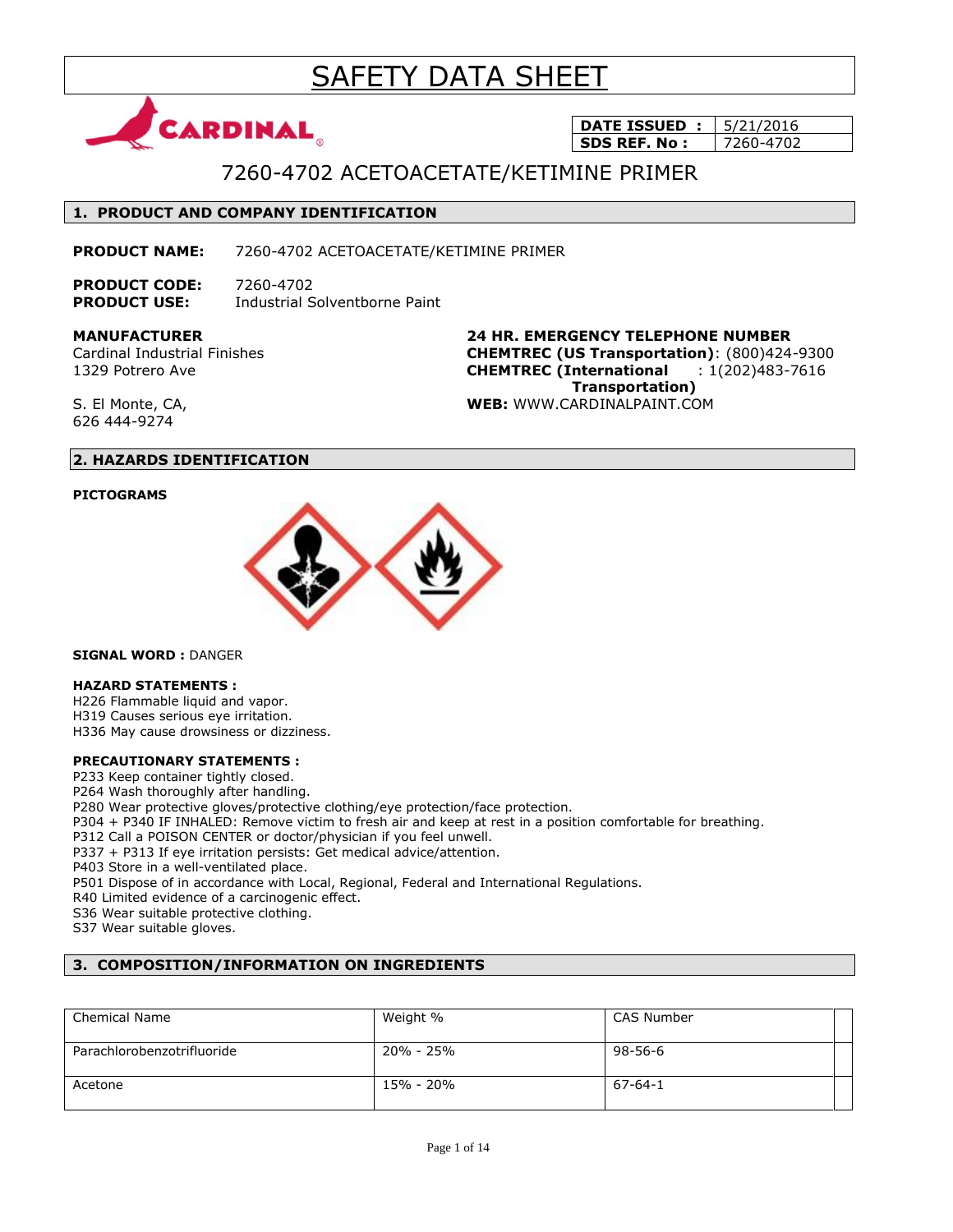| <b>Titanium Dioxide</b> | $10\% - 15\%$     | 13463-67-7     |
|-------------------------|-------------------|----------------|
| Xylene                  | $1\% - 5\%$       | 1330-20-7      |
| Phenylethane            | $1\% - 5\%$       | $100 - 41 - 4$ |
| Talc                    | $1\% - 5\%$       | 14807-96-6     |
| Carbon Black            | $0.10\% - 0.50\%$ | 1333-86-4      |
| Crystalline Silica      | $0.10\% - 0.50\%$ | 14808-60-7     |

# **4. FIRST AID MEASURES**

#### **Description of first aid measures.**

**EYES CONTACT** : Flush with large quantities of water for 15 to 30 minutes. Remove contact lenses. Keep eyes wide open while rising. If eye irritation persists: Get medical attention.

**SKIN CONTACT :** Wash exposed area with mild soap and water for 15 to 30 minutes. Remove contaminated clothing. Repeated exposure may cause dryness or cracking.

**INGESTION :** Rinse mouth. Do NOT induce vomiting. Keep victim warm and seek immediate attention.

**INHALATION :** Remove to fresh air and keep in a position comfortable to breath. Call a doctor/physician if you feel unwell. Get medical attention.

**Most important symptoms and effects, both acute and delayed.** Symptoms/injuries: Eye irritation

Symptoms/injuries after inhalation: May cause drowsiness or dizziness.

Symptoms/injuries after eye contact: Cause serious eye irritation.

Symptoms/injuries after ingestion: Ingestion may cause nausea, vomiting and diarrhea.

Indication of any immediate medical attention and special treatment needed.

If medical advise is needed, have product container or label on hand.

# **5. FIRE FIGHTING MEASURES**

**SUITABLE EXTINGUISHING MEDIA :** In the event of a fire, use specifically suitable extinguishing agents. Suitable extinguishing media: Foam, alcohol resistant foam, CO2, water fog. Unsuitable extinguishing media: Do not use heavy water stream. A heavy water stream my spread burning liquid.

**FIRE FIGHTING PROCEDURE :** Firefighting instructions: Use water spray or fog for cooling exposed containers. Exercise caution when fighting any chemical fire. Prevent fire-fighting water from entering the environment. Protection during firefighting: Firefighters should wear full protective gear. Do not enter fire area without proper protective equipment, including self-contained breathing apparatus with full face piece operated in pressure demand or other positive pressure modes.

**UNUSUAL FIRE AND EXPLOSION HAZARD :** Fire hazard: Highly flammable/liquid or vapor. Explosive hazard: May form flammable/explosive vapor-air mixture.

# **6. ACCIDENTAL RELEASE MEASURES**

#### **PERSONAL PRECAUTIONS, PROTECTIVE EQUIPMENT AND EMERGENCY PROCEDURES :**

General measures: Remove ignition sources. Use special care to avoid static electric charges. No smoking.

#### **FOR NON-EMERGENCY PERSONNEL :**

For non-Emergency procedures: Evacuate unnecessary personnel.

#### **FOR EMERGENCY RESPONDERS :**

Equip cleanup crew with proper protection. Avoid breathing fume, vapors.

#### **ENVIRONMENTAL PRECAUTIONS :**

Prevent entry to sewers and public waters.

#### **METHODS AND MATERIAL FOR CONTAINMENT AND CLEAN UP :**

Collect damaged aerosols and use absorbent and/or inert material, then place in suitable container.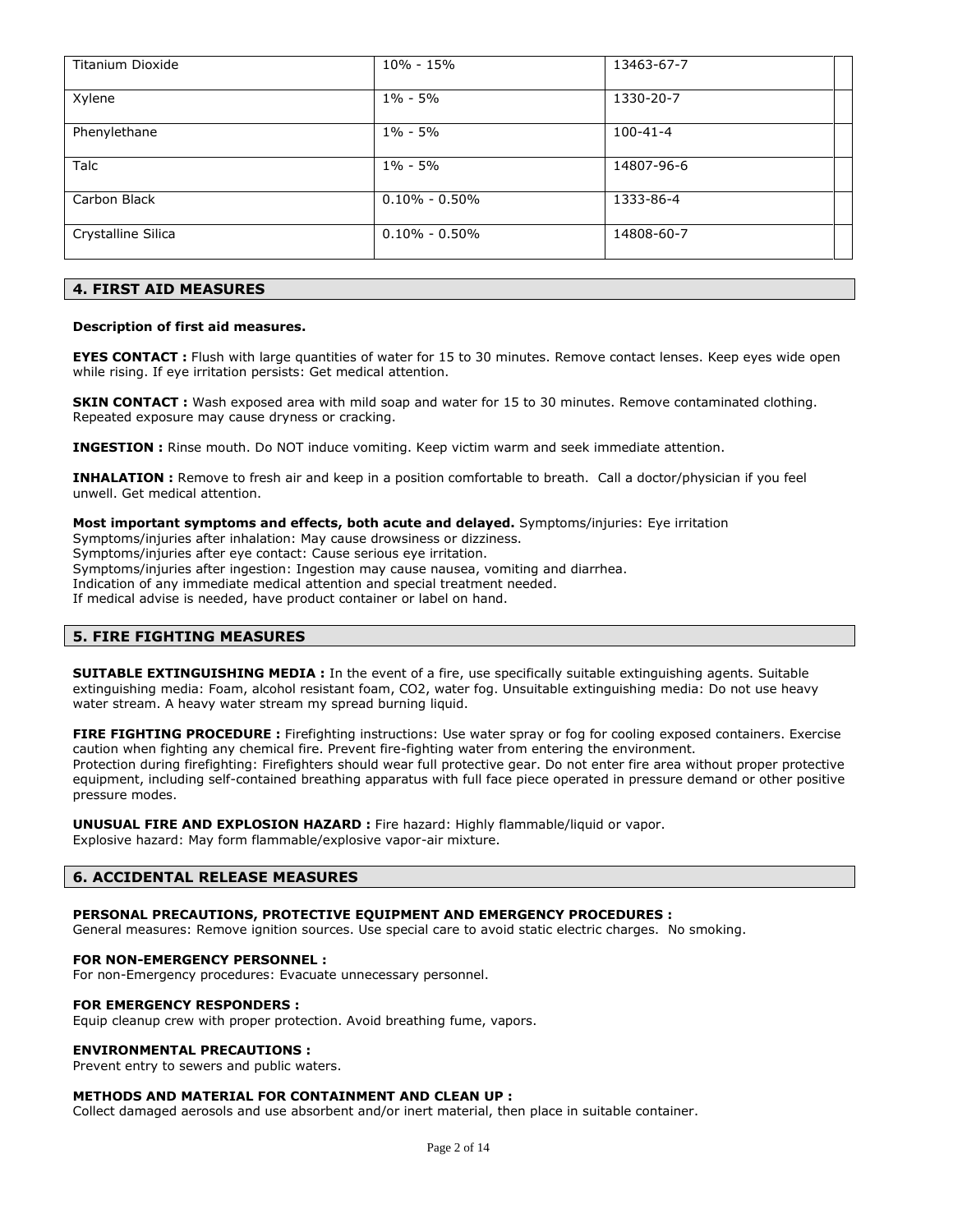# **7. HANDLING AND STORAGE**

**PRECAUTIONS FOR SAFE HANDLING :** Additional hazards when processed: Handle empty containers with care because residual vapors are flammable.

Precautions for safe handling: Wash hands and other exposed areas with mild soap and water before eating, drinking or smoking and when you are leaving work. Provide good ventilation in process area to prevent formation of vapor. No smoking. Use only non-sparking tools. Use outdoors or in a well ventilated area. Avoid breathing fume, vapors. Hygiene measures: Wash Skin thoroughly after handling.

**CONDITIONS FOR SAFE STORAGE, INCLUDING INCOMPATIBILITIES :** Storage conditions: Store in a dry, cool and well-ventilated place away from: Heat sources. Direct sunlight.

Incompatible products: Strong bases. Strong acids.

Incompatible materials: Source of ignition. Direct sunlight. Heat Sources.

# **8. EXPOSURE CONTROLS\PERSONAL PROTECTION**

| Acetone(67-64-1)                    |                              |                                      |
|-------------------------------------|------------------------------|--------------------------------------|
| <b>USA ACGIH</b>                    | <b>ACGIH STEL TLV</b>        | 750 ppm                              |
| <b>USA ACGIH</b>                    | <b>ACGIH TWA TLV</b>         | 500 ppm                              |
| <b>USA NIOSH</b>                    | NIOSH STEL (Table Z-1)       | 1,000 ppm, 2,400 mg/m3               |
| <b>USA NIOSH</b>                    | NIOSH TWA                    | 250 ppm, 590 mg/m3                   |
| <b>USA OSHA</b>                     | OSHA TWA (Table Z-1)         | 1,000 ppm, 2,400 mg/m3               |
| Aliphatic Solvent(64742-47-8)       |                              |                                      |
| <b>USA ACGIH</b>                    | ACGIH (TLV) TWA              | 200 mg/m3                            |
| <b>USA NIOSH</b>                    | NIOSH REL (ST)               | 10 mg/m3                             |
| <b>USA NIOSH</b>                    | NIOSH REL (TWA)              | $5 \text{ mg/m}$                     |
| <b>USA OSHA</b>                     | OSHA OEL (TLV) TWA Table Z-1 | 500 ppm, 2,000 mg/m3                 |
| <b>USA OSHA</b>                     | OSHA OEL Table Z-1           | $5 \text{ mg/m}$                     |
| Aluminum Hydroxide(21645-51-2)      |                              |                                      |
| <b>USA ACGIH</b>                    | <b>ACGIH (TLV) TWA</b>       | 10 mg/m3 (Total dust), 3 mg/m3       |
|                                     |                              | (Respirable fraction)                |
| <b>USA OSHA</b>                     | <b>OSHA (PEL) TWA</b>        | 15 mg/m3 (Tptal dust), 5 mg/m3       |
|                                     |                              | (Respirable fraction)                |
| Barium Sulfate(7727-43-7)           |                              |                                      |
| <b>USA ACGIH</b>                    | ACGIH (TLV)TWA               | 10 mg/m3                             |
| <b>USA NIOSH</b>                    | NIOSH (REL) TWA              | $5 \text{ mg/m}$                     |
| <b>USA OSHA</b>                     | <b>OSHA (OEL) TWA</b>        | $15 \text{ mg/m}$                    |
| Carbon Black(1333-86-4)             |                              |                                      |
| <b>USA ACGIH</b>                    | ACGIH TLV (mg/m3)            | $3.0$ mg/m $3$                       |
| USA OSHA                            | OSHA PEL (mg/m3)             | $3.5 \text{ mg/m}$                   |
| Crystalline Silica(14808-60-7)      |                              |                                      |
| <b>USA ACGIH</b>                    | ACGIH (TLV) TWA              | .025 mg/m3                           |
| Cumene(98-82-8)                     |                              |                                      |
| <b>USA ACGIH</b>                    | ACGIH (TLV) TWA              | 50 ppm                               |
| <b>USA NIOSH</b>                    | NIOSH (TWA) REL              | 50 ppm, 245 mg/m3                    |
| <b>USA OSHA</b>                     | OSHA (TWA) Table Z-1         | 50 ppm, 245 mg/m3                    |
| Isobutyl Alcohol(78-83-1)           |                              |                                      |
| <b>USA ACGIH</b>                    | <b>ACGIH TWA</b>             | 50 ppm                               |
| <b>USA OSHA</b>                     | <b>OSHA PEL</b>              | 100 ppm, 300 mg/m3                   |
| Kaolin(1332-58-7)                   |                              |                                      |
| <b>USA ACGIH</b>                    | <b>ACGIH TWA TLV</b>         | $2$ mg/m $3$                         |
| <b>USA NIOSH</b>                    | NIOSH TWA REL                | 10 mg/m3                             |
| <b>USA NIOSH</b>                    | <b>NIOSH TWA REL</b>         | $5 \text{ mg/m}$                     |
| USA OSHA                            | OSHA Table Z-1 TWA LAC       | 10 mg/m3                             |
| <b>USA OSHA</b>                     | OSHA Table Z-1 TWA LAC       | $15 \text{ mg/m}$                    |
| <b>USA OSHA</b>                     | OSHA Table Z-1 TWA LAC       | $\frac{1}{5}$ mg/m3                  |
| P.M. Acetate(108-65-6)              |                              |                                      |
| <b>USA AIHA</b>                     | AIAH (WEEL) TWA              | 50 ppm                               |
| Parachlorobenzotrifluoride(98-56-6) |                              |                                      |
| <b>USA ACGIH</b>                    | <b>USA ACGIH</b>             | Contains no substances with exposure |
|                                     |                              | limit values.                        |
| Phenylethane(100-41-4)              |                              |                                      |
| <b>USA ACGIH</b>                    | <b>ACGIH STEL</b>            | 125 ppm                              |
| <b>USA ACGIH</b>                    | <b>ACGIH TWA</b>             | 20 ppm                               |
| <b>USA NIOSH</b>                    | <b>NIOSH REL</b>             | 100 ppm, 435 mg/m3                   |
|                                     |                              |                                      |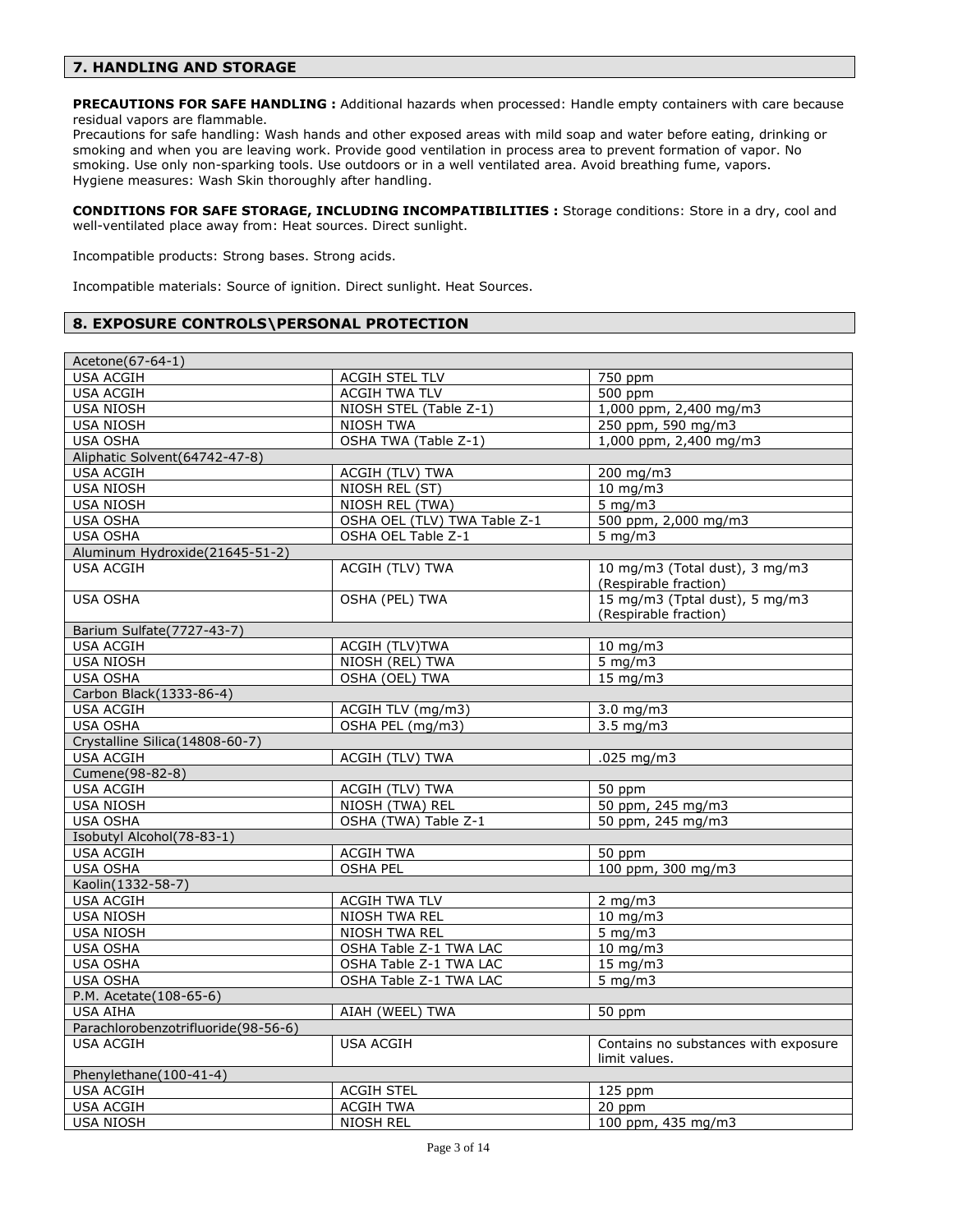| <b>USA NIOSH</b>                 | NIOSH REL (ST)                     | 125 ppm, 545 mg/m3                  |
|----------------------------------|------------------------------------|-------------------------------------|
| <b>USA OSHA</b>                  | <b>OSHA STEL</b>                   | 125 ppm, 545 mg/m3                  |
| <b>USA OSHA</b>                  | OSHA TWA (Table Z-1)               | 100 ppm, 435 mg/m3                  |
| Phosphoric Acid(7664-38-2)       |                                    |                                     |
| <b>USA ACGIH</b>                 | <b>ACGIH (TLV) STEL</b>            | $3$ mg/m $3$                        |
| <b>USA ACGIH</b>                 | ACGIH (TLV) TWA                    | 1 mg/m3                             |
| <b>USA NIOSH</b>                 | NIOSH (TWA) REL                    | 1 $mg/m3$                           |
| <b>USA NIOSH</b>                 | NIOSH (TWA) ST                     | $3$ mg/m $3$                        |
| <b>USA OSHA</b>                  | OSHA (TWA) Table Z-1               | 1 mg/m3                             |
| Pseudocumene(95-63-6)            |                                    |                                     |
| <b>USA NIOSH</b>                 | NIOSH (TWA) REL                    | 25 ppm, 125 mg/m3                   |
| Styrene(100-42-5)                |                                    |                                     |
| <b>USA ACGIH</b>                 | ACGIH STEL (ppm)                   | 40 ppm                              |
| <b>USA ACGIH</b>                 | ACGIH TWA (ppm)                    | 20 ppm                              |
| <b>USA OSHA</b>                  | OSHA TWA (ppm)                     | $100$ ppm                           |
| Talc(14807-96-6)                 |                                    |                                     |
| <b>USA ACGIH</b>                 | ACGIH (TLV) TWA                    | $2$ mg/m $3$                        |
| USA NIOSH                        | NIOSH (REL) TWA                    | 2 $mg/m3$                           |
| <b>USA OSHA</b>                  | OSHA (Table Z-3) Mineral Dusts TWA | 20 Millon particles per cubic foot. |
| Titanium Dioxide(13463-67-7)     |                                    |                                     |
| PEL (Permissible Exposure Limit) | <b>OSHA TWA</b>                    | 15 mg/m3                            |
| <b>TLV</b>                       | <b>ACGIH TWA</b>                   | $10$ mg/m $3$                       |
| Xylene(1330-20-7)                |                                    |                                     |
| <b>USA ACGIH</b>                 | <b>ACGIH STEL</b>                  | 150 ppm                             |
| <b>USA ACGIH</b>                 | <b>ACGIH TWA</b>                   | 100 ppm                             |
| <b>USA OSHA</b>                  | OSHA TWA (Table Z-1)               | 100 PPM, 435 mg/m3                  |

# **PERSONAL PROTECTIVE EQUIPMENT**

**RESPIRATORY PROTECTION :** If TLV of the product or any component is exceeded, a NIOSH approved dust respirator is advised in absence of environmental control. OSHA Regulations also permit other NIOSH dust respirators under specified conditions. (See your Safety Equipment Supplier) Engineering or administrative controls should be implemented to reduce exposure.

**HAND PROTECTION REMARKS :** The suitability for a specific workplace should be discussed with the producers of the protective gloves.

**EYES PROTECTION :** Eye wash bottle with pure water. Tightly fitting safety goggles.

Where face-shield and protective suit for abnormal processing problems.

**SKIN AND BODY PROTECTION :** Wear impervious clothing. Choose body protection according to the amount and concentration of the dangerous substance at the work place.

**WORK HYGIENIC PRACTICES:** When using do not eat or drink. When using do not smoke. Wash hands before breaks and at the end of workday.

# **9. PHYSICAL AND CHEMICAL PROPERTIES**

| <b>Physical state</b>          |   | Liguid                                        |
|--------------------------------|---|-----------------------------------------------|
| Color                          |   | Various colors depending on the pigmentation. |
| Odor                           |   | Characteristic. Sweet. Mint like.             |
| <b>Odor threshold</b>          |   | No data available.                            |
| Ph.                            |   | N/A - See Technical Data Sheet                |
| <b>Evaporation rate</b>        |   | Slower Than Ether                             |
| <b>Melting point</b>           |   | $-94.7 C (-138.46 F)$                         |
| <b>Freezing point</b>          |   | No data available.                            |
| <b>Boiling point</b>           |   | 133.0 deg F TO 282.0 Deg F                    |
| <b>Flash point</b>             |   | $-4.00$ deg F                                 |
| <b>Lower explosion limit</b>   |   | .8                                            |
| <b>Upper explosion limit</b>   | ÷ | 12.8                                          |
| Vapor pressure                 |   | 185 mm Hq                                     |
| <b>Vapor density</b>           |   | Heavier than air                              |
| <b>Relative density</b>        | ÷ | No data available.                            |
| <b>Density</b>                 |   | 12.5459                                       |
| <b>Solubility</b>              |   | No data available.                            |
| <b>Partion coefficient: n-</b> | ÷ | No data available.                            |
| octanol/water                  |   |                                               |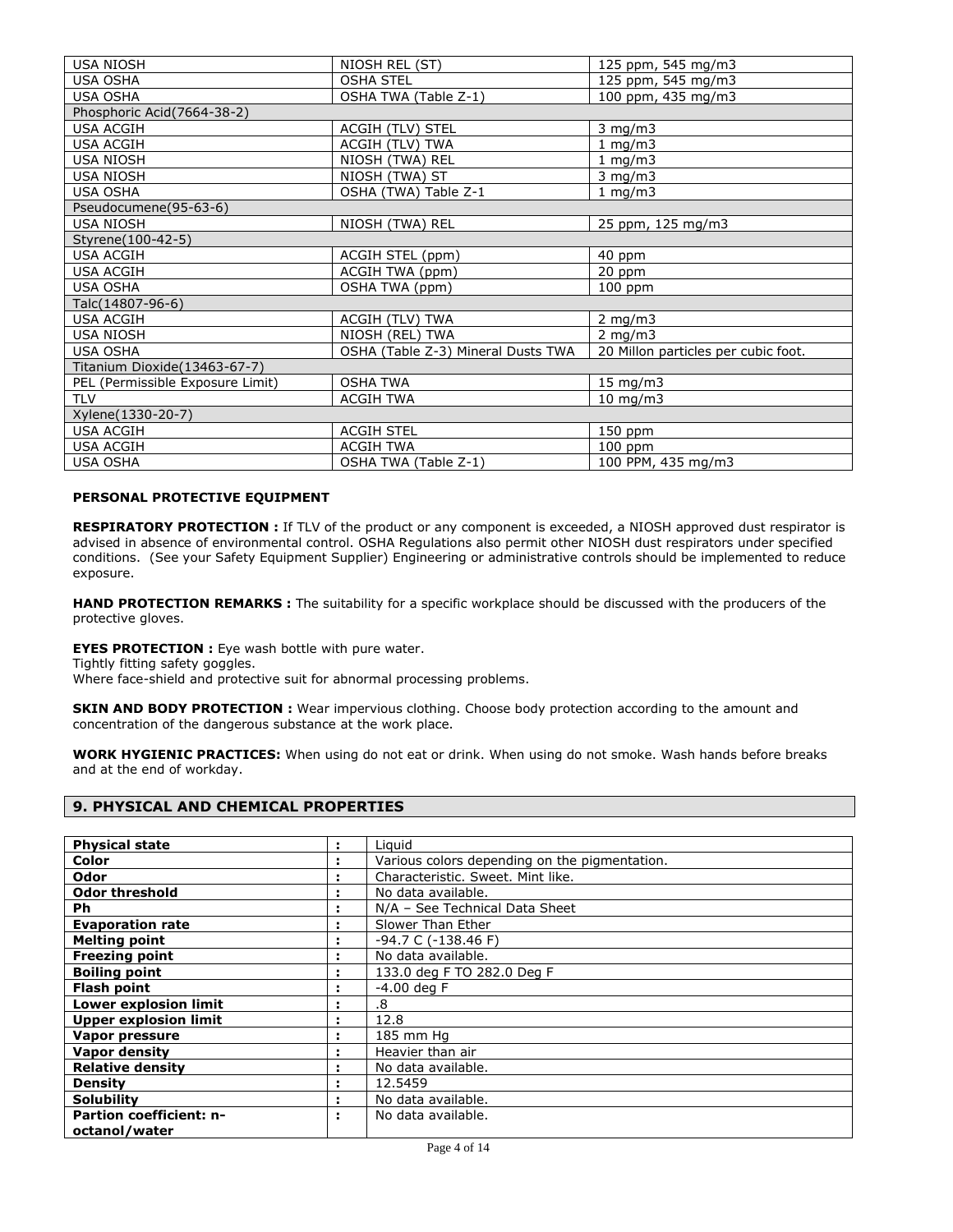| <b>Autoignition temperature</b>  | No data available. |
|----------------------------------|--------------------|
| <b>Decomposition temperature</b> | No data available. |
|                                  |                    |

# **10. STABILITY AND REACTIVITY**

REACTIVITY : No dangerous reaction known under conditions of normal use.

**CHEMICAL STABILITY :** Stable under normal conditions.

**CONDITIONS TO AVOID :** Heat, flames and sparks. Extremely high temperatures and direct sunlight.

**INCOMPATIBLE MATERIALS :** Avoid contact with strong oxidizing agents.

**HAZARDOUS DECOMPOSITION PRODUCTS:** Carbon dioxide (CO2), carbon monoxide (CO), oxides of nitrogen (NOx), dense black smoke.

# **11. TOXICOLOGICAL INFORMATION**

| Remarks: Symptoms of overexposure may be headache, dizziness, tiredness, nausea and<br>Aspiration toxicity<br>vomiting., Concentrations substantially above TLV value may cause narcotic effects., Solvents<br>may degrease the skin.<br>Species: mouse, (female), Application Route: Dermal; Exposure time: .365 d (90%) or 424 d<br>Carcinogenicity<br>(100%), Dose: 0.1ml 90(71mg) or 100% (79mg), Frequency of Treatment: 3 times a wk,<br>NOAEL: 79; Result: did not display carcinogenic properties., Carcinogenicity-Assessment: Not<br>classified as a human carcinogen.<br>Germ cell mutagenicity<br>Test Type: mammalian cell gene mutation assay. Test species: Mouse Lymphoma, Metabolic<br>activation: Without metabolic activation; Method: OECD Guideline 476; Result: negative; Test<br>Type: Ames test, Metabolic activation: Without metabolic activation; Method: OECD Guideline<br>471; Result: negative, Test Type: Chromosome aberration test in vitro, Test species: Chinese<br>hamster ovary (CHO), Metabolic activation: Without metabolic activation; Method: OECD<br>Guideline 473; Result: negative; Genotoxicity in vivo: Test Type: I vivo micronucleus test. Test<br>species: Mouse, Application Route: Oral, Exposure: 13 wk, Dose: 5,000, 10,000, 20,000 ppm,<br>Result: negative<br>Germ cell mutagenicity<br>Animal testing did not show any mutagenic effects.<br>Assessment<br>LC50 (rat) Inhalation<br>76 mg/l (4 h exposure)<br>LD50 (rat) Oral<br>5,800 mg/kg; Symptoms: tremors<br>>7,426 mg/kg<br>LD50 Dermal<br>Species: mouse, male, NOAEL: 20,000, Application Route: Oral, Exposure time: 13 wk, Number<br>Repeated dose<br>of exposures: daily, Dose: 1250, 2500, 5000, 10000, 20000, Method OECD Test Guideline 408,<br>exposure<br>GLP: No data available.; Species: mouse, female, NAOEL 20000, LAOEL: 50000; Application<br>Route: Oral, Exposure time: 13 wk, Number of exposures: daily, Dose: 1250, 2500, 5000,<br>10000, 20000, Method OECD Test Guideline 408, GLP: No data available; Repeated dose toxicity<br>Assessment: causes mild skin irritation., Causes serious eye irritation.<br>Reproductive toxicity<br>Effects on fertility: Species: rat, male; Application Route: oral; Dose: 0, 5,000, 10,000 mg/l;<br>Frequency of Treatment: 7 days/week; General Toxicity - Parent: LOAEL: 10,000; Fertility:<br>10,000; Effects on fetal development: Species: rat; Application Route: Inhalation; Dose: 0, 440,<br>2200, 11,000 ppm; Frequency of Treatment: 7 days/week; General Toxicity Material: NOAEC:<br>2,200 ppm; Tetragenicity: NOAEC: 2,200 ppm; Embryo-fetal toxicity:: NOAEC: 2,200 ppm;<br>Result: No teratogenic potential. GLP: No data available.; Reproductive toxicity Assessment: Did<br>not show teratogenic effects in animal experiments.<br>Respiratory or skin<br>Test type: Maximization test, Species: guinea pig, Assessment: Does not cause skin<br>sensitsation<br>sensitization. Result: Did not cause sensitization on laboratory animals.<br>Species: rabbit, Result: Slightly irritating to eyes, Exposure time: 24 h, Classification: Irritating<br>Serious eye<br>damage/eye irritation<br>to eyes, Remarks: Eye irritation.<br>Species: rabbit, Exposure time: 24 h, Classification: Not irritating to skin, Method: In vivo,<br><b>Skin</b><br>Result: Mild irritation, Remarks: Repeated or prolonged contact with the mixture may cause<br>corrosion/irritation<br>removal natural fat from the skin resulting in desiccation of the skin.<br>Exposure routes: Inhalation (vapor); Assessment: May cause drowsiness or dizziness.<br>STOT - single exposure<br>STOT- repeated<br>No data available.<br>exposure<br>Aliphatic Solvent (64742-47-8)<br><b>Acute Dermal toxicity</b><br>No data available.<br><b>Acute Inhalation</b><br>No data available.<br>toxicity<br>Acute toxicity<br>No data available. | Acetone(67-64-1)       |                                                                                               |
|--------------------------------------------------------------------------------------------------------------------------------------------------------------------------------------------------------------------------------------------------------------------------------------------------------------------------------------------------------------------------------------------------------------------------------------------------------------------------------------------------------------------------------------------------------------------------------------------------------------------------------------------------------------------------------------------------------------------------------------------------------------------------------------------------------------------------------------------------------------------------------------------------------------------------------------------------------------------------------------------------------------------------------------------------------------------------------------------------------------------------------------------------------------------------------------------------------------------------------------------------------------------------------------------------------------------------------------------------------------------------------------------------------------------------------------------------------------------------------------------------------------------------------------------------------------------------------------------------------------------------------------------------------------------------------------------------------------------------------------------------------------------------------------------------------------------------------------------------------------------------------------------------------------------------------------------------------------------------------------------------------------------------------------------------------------------------------------------------------------------------------------------------------------------------------------------------------------------------------------------------------------------------------------------------------------------------------------------------------------------------------------------------------------------------------------------------------------------------------------------------------------------------------------------------------------------------------------------------------------------------------------------------------------------------------------------------------------------------------------------------------------------------------------------------------------------------------------------------------------------------------------------------------------------------------------------------------------------------------------------------------------------------------------------------------------------------------------------------------------------------------------------------------------------------------------------------------------------------------------------------------------------------------------------------------------------------------------------------------------------------------------------------------------------------------------------------------------------------------------------------------------------------------------------------------------------------------------------------------------------------------------------------------------------------------------------------------------------------------------------------------------------------------------------------------------------------------------------------------------------------------------------------------------------|------------------------|-----------------------------------------------------------------------------------------------|
|                                                                                                                                                                                                                                                                                                                                                                                                                                                                                                                                                                                                                                                                                                                                                                                                                                                                                                                                                                                                                                                                                                                                                                                                                                                                                                                                                                                                                                                                                                                                                                                                                                                                                                                                                                                                                                                                                                                                                                                                                                                                                                                                                                                                                                                                                                                                                                                                                                                                                                                                                                                                                                                                                                                                                                                                                                                                                                                                                                                                                                                                                                                                                                                                                                                                                                                                                                                                                                                                                                                                                                                                                                                                                                                                                                                                                                                                                                                    |                        |                                                                                               |
|                                                                                                                                                                                                                                                                                                                                                                                                                                                                                                                                                                                                                                                                                                                                                                                                                                                                                                                                                                                                                                                                                                                                                                                                                                                                                                                                                                                                                                                                                                                                                                                                                                                                                                                                                                                                                                                                                                                                                                                                                                                                                                                                                                                                                                                                                                                                                                                                                                                                                                                                                                                                                                                                                                                                                                                                                                                                                                                                                                                                                                                                                                                                                                                                                                                                                                                                                                                                                                                                                                                                                                                                                                                                                                                                                                                                                                                                                                                    |                        |                                                                                               |
|                                                                                                                                                                                                                                                                                                                                                                                                                                                                                                                                                                                                                                                                                                                                                                                                                                                                                                                                                                                                                                                                                                                                                                                                                                                                                                                                                                                                                                                                                                                                                                                                                                                                                                                                                                                                                                                                                                                                                                                                                                                                                                                                                                                                                                                                                                                                                                                                                                                                                                                                                                                                                                                                                                                                                                                                                                                                                                                                                                                                                                                                                                                                                                                                                                                                                                                                                                                                                                                                                                                                                                                                                                                                                                                                                                                                                                                                                                                    |                        |                                                                                               |
|                                                                                                                                                                                                                                                                                                                                                                                                                                                                                                                                                                                                                                                                                                                                                                                                                                                                                                                                                                                                                                                                                                                                                                                                                                                                                                                                                                                                                                                                                                                                                                                                                                                                                                                                                                                                                                                                                                                                                                                                                                                                                                                                                                                                                                                                                                                                                                                                                                                                                                                                                                                                                                                                                                                                                                                                                                                                                                                                                                                                                                                                                                                                                                                                                                                                                                                                                                                                                                                                                                                                                                                                                                                                                                                                                                                                                                                                                                                    |                        |                                                                                               |
|                                                                                                                                                                                                                                                                                                                                                                                                                                                                                                                                                                                                                                                                                                                                                                                                                                                                                                                                                                                                                                                                                                                                                                                                                                                                                                                                                                                                                                                                                                                                                                                                                                                                                                                                                                                                                                                                                                                                                                                                                                                                                                                                                                                                                                                                                                                                                                                                                                                                                                                                                                                                                                                                                                                                                                                                                                                                                                                                                                                                                                                                                                                                                                                                                                                                                                                                                                                                                                                                                                                                                                                                                                                                                                                                                                                                                                                                                                                    |                        |                                                                                               |
|                                                                                                                                                                                                                                                                                                                                                                                                                                                                                                                                                                                                                                                                                                                                                                                                                                                                                                                                                                                                                                                                                                                                                                                                                                                                                                                                                                                                                                                                                                                                                                                                                                                                                                                                                                                                                                                                                                                                                                                                                                                                                                                                                                                                                                                                                                                                                                                                                                                                                                                                                                                                                                                                                                                                                                                                                                                                                                                                                                                                                                                                                                                                                                                                                                                                                                                                                                                                                                                                                                                                                                                                                                                                                                                                                                                                                                                                                                                    |                        |                                                                                               |
|                                                                                                                                                                                                                                                                                                                                                                                                                                                                                                                                                                                                                                                                                                                                                                                                                                                                                                                                                                                                                                                                                                                                                                                                                                                                                                                                                                                                                                                                                                                                                                                                                                                                                                                                                                                                                                                                                                                                                                                                                                                                                                                                                                                                                                                                                                                                                                                                                                                                                                                                                                                                                                                                                                                                                                                                                                                                                                                                                                                                                                                                                                                                                                                                                                                                                                                                                                                                                                                                                                                                                                                                                                                                                                                                                                                                                                                                                                                    |                        |                                                                                               |
|                                                                                                                                                                                                                                                                                                                                                                                                                                                                                                                                                                                                                                                                                                                                                                                                                                                                                                                                                                                                                                                                                                                                                                                                                                                                                                                                                                                                                                                                                                                                                                                                                                                                                                                                                                                                                                                                                                                                                                                                                                                                                                                                                                                                                                                                                                                                                                                                                                                                                                                                                                                                                                                                                                                                                                                                                                                                                                                                                                                                                                                                                                                                                                                                                                                                                                                                                                                                                                                                                                                                                                                                                                                                                                                                                                                                                                                                                                                    |                        |                                                                                               |
|                                                                                                                                                                                                                                                                                                                                                                                                                                                                                                                                                                                                                                                                                                                                                                                                                                                                                                                                                                                                                                                                                                                                                                                                                                                                                                                                                                                                                                                                                                                                                                                                                                                                                                                                                                                                                                                                                                                                                                                                                                                                                                                                                                                                                                                                                                                                                                                                                                                                                                                                                                                                                                                                                                                                                                                                                                                                                                                                                                                                                                                                                                                                                                                                                                                                                                                                                                                                                                                                                                                                                                                                                                                                                                                                                                                                                                                                                                                    |                        |                                                                                               |
|                                                                                                                                                                                                                                                                                                                                                                                                                                                                                                                                                                                                                                                                                                                                                                                                                                                                                                                                                                                                                                                                                                                                                                                                                                                                                                                                                                                                                                                                                                                                                                                                                                                                                                                                                                                                                                                                                                                                                                                                                                                                                                                                                                                                                                                                                                                                                                                                                                                                                                                                                                                                                                                                                                                                                                                                                                                                                                                                                                                                                                                                                                                                                                                                                                                                                                                                                                                                                                                                                                                                                                                                                                                                                                                                                                                                                                                                                                                    |                        |                                                                                               |
|                                                                                                                                                                                                                                                                                                                                                                                                                                                                                                                                                                                                                                                                                                                                                                                                                                                                                                                                                                                                                                                                                                                                                                                                                                                                                                                                                                                                                                                                                                                                                                                                                                                                                                                                                                                                                                                                                                                                                                                                                                                                                                                                                                                                                                                                                                                                                                                                                                                                                                                                                                                                                                                                                                                                                                                                                                                                                                                                                                                                                                                                                                                                                                                                                                                                                                                                                                                                                                                                                                                                                                                                                                                                                                                                                                                                                                                                                                                    |                        |                                                                                               |
|                                                                                                                                                                                                                                                                                                                                                                                                                                                                                                                                                                                                                                                                                                                                                                                                                                                                                                                                                                                                                                                                                                                                                                                                                                                                                                                                                                                                                                                                                                                                                                                                                                                                                                                                                                                                                                                                                                                                                                                                                                                                                                                                                                                                                                                                                                                                                                                                                                                                                                                                                                                                                                                                                                                                                                                                                                                                                                                                                                                                                                                                                                                                                                                                                                                                                                                                                                                                                                                                                                                                                                                                                                                                                                                                                                                                                                                                                                                    |                        |                                                                                               |
|                                                                                                                                                                                                                                                                                                                                                                                                                                                                                                                                                                                                                                                                                                                                                                                                                                                                                                                                                                                                                                                                                                                                                                                                                                                                                                                                                                                                                                                                                                                                                                                                                                                                                                                                                                                                                                                                                                                                                                                                                                                                                                                                                                                                                                                                                                                                                                                                                                                                                                                                                                                                                                                                                                                                                                                                                                                                                                                                                                                                                                                                                                                                                                                                                                                                                                                                                                                                                                                                                                                                                                                                                                                                                                                                                                                                                                                                                                                    |                        |                                                                                               |
|                                                                                                                                                                                                                                                                                                                                                                                                                                                                                                                                                                                                                                                                                                                                                                                                                                                                                                                                                                                                                                                                                                                                                                                                                                                                                                                                                                                                                                                                                                                                                                                                                                                                                                                                                                                                                                                                                                                                                                                                                                                                                                                                                                                                                                                                                                                                                                                                                                                                                                                                                                                                                                                                                                                                                                                                                                                                                                                                                                                                                                                                                                                                                                                                                                                                                                                                                                                                                                                                                                                                                                                                                                                                                                                                                                                                                                                                                                                    |                        |                                                                                               |
|                                                                                                                                                                                                                                                                                                                                                                                                                                                                                                                                                                                                                                                                                                                                                                                                                                                                                                                                                                                                                                                                                                                                                                                                                                                                                                                                                                                                                                                                                                                                                                                                                                                                                                                                                                                                                                                                                                                                                                                                                                                                                                                                                                                                                                                                                                                                                                                                                                                                                                                                                                                                                                                                                                                                                                                                                                                                                                                                                                                                                                                                                                                                                                                                                                                                                                                                                                                                                                                                                                                                                                                                                                                                                                                                                                                                                                                                                                                    |                        |                                                                                               |
|                                                                                                                                                                                                                                                                                                                                                                                                                                                                                                                                                                                                                                                                                                                                                                                                                                                                                                                                                                                                                                                                                                                                                                                                                                                                                                                                                                                                                                                                                                                                                                                                                                                                                                                                                                                                                                                                                                                                                                                                                                                                                                                                                                                                                                                                                                                                                                                                                                                                                                                                                                                                                                                                                                                                                                                                                                                                                                                                                                                                                                                                                                                                                                                                                                                                                                                                                                                                                                                                                                                                                                                                                                                                                                                                                                                                                                                                                                                    |                        |                                                                                               |
|                                                                                                                                                                                                                                                                                                                                                                                                                                                                                                                                                                                                                                                                                                                                                                                                                                                                                                                                                                                                                                                                                                                                                                                                                                                                                                                                                                                                                                                                                                                                                                                                                                                                                                                                                                                                                                                                                                                                                                                                                                                                                                                                                                                                                                                                                                                                                                                                                                                                                                                                                                                                                                                                                                                                                                                                                                                                                                                                                                                                                                                                                                                                                                                                                                                                                                                                                                                                                                                                                                                                                                                                                                                                                                                                                                                                                                                                                                                    |                        |                                                                                               |
|                                                                                                                                                                                                                                                                                                                                                                                                                                                                                                                                                                                                                                                                                                                                                                                                                                                                                                                                                                                                                                                                                                                                                                                                                                                                                                                                                                                                                                                                                                                                                                                                                                                                                                                                                                                                                                                                                                                                                                                                                                                                                                                                                                                                                                                                                                                                                                                                                                                                                                                                                                                                                                                                                                                                                                                                                                                                                                                                                                                                                                                                                                                                                                                                                                                                                                                                                                                                                                                                                                                                                                                                                                                                                                                                                                                                                                                                                                                    |                        |                                                                                               |
|                                                                                                                                                                                                                                                                                                                                                                                                                                                                                                                                                                                                                                                                                                                                                                                                                                                                                                                                                                                                                                                                                                                                                                                                                                                                                                                                                                                                                                                                                                                                                                                                                                                                                                                                                                                                                                                                                                                                                                                                                                                                                                                                                                                                                                                                                                                                                                                                                                                                                                                                                                                                                                                                                                                                                                                                                                                                                                                                                                                                                                                                                                                                                                                                                                                                                                                                                                                                                                                                                                                                                                                                                                                                                                                                                                                                                                                                                                                    |                        |                                                                                               |
|                                                                                                                                                                                                                                                                                                                                                                                                                                                                                                                                                                                                                                                                                                                                                                                                                                                                                                                                                                                                                                                                                                                                                                                                                                                                                                                                                                                                                                                                                                                                                                                                                                                                                                                                                                                                                                                                                                                                                                                                                                                                                                                                                                                                                                                                                                                                                                                                                                                                                                                                                                                                                                                                                                                                                                                                                                                                                                                                                                                                                                                                                                                                                                                                                                                                                                                                                                                                                                                                                                                                                                                                                                                                                                                                                                                                                                                                                                                    |                        |                                                                                               |
|                                                                                                                                                                                                                                                                                                                                                                                                                                                                                                                                                                                                                                                                                                                                                                                                                                                                                                                                                                                                                                                                                                                                                                                                                                                                                                                                                                                                                                                                                                                                                                                                                                                                                                                                                                                                                                                                                                                                                                                                                                                                                                                                                                                                                                                                                                                                                                                                                                                                                                                                                                                                                                                                                                                                                                                                                                                                                                                                                                                                                                                                                                                                                                                                                                                                                                                                                                                                                                                                                                                                                                                                                                                                                                                                                                                                                                                                                                                    |                        |                                                                                               |
|                                                                                                                                                                                                                                                                                                                                                                                                                                                                                                                                                                                                                                                                                                                                                                                                                                                                                                                                                                                                                                                                                                                                                                                                                                                                                                                                                                                                                                                                                                                                                                                                                                                                                                                                                                                                                                                                                                                                                                                                                                                                                                                                                                                                                                                                                                                                                                                                                                                                                                                                                                                                                                                                                                                                                                                                                                                                                                                                                                                                                                                                                                                                                                                                                                                                                                                                                                                                                                                                                                                                                                                                                                                                                                                                                                                                                                                                                                                    |                        |                                                                                               |
|                                                                                                                                                                                                                                                                                                                                                                                                                                                                                                                                                                                                                                                                                                                                                                                                                                                                                                                                                                                                                                                                                                                                                                                                                                                                                                                                                                                                                                                                                                                                                                                                                                                                                                                                                                                                                                                                                                                                                                                                                                                                                                                                                                                                                                                                                                                                                                                                                                                                                                                                                                                                                                                                                                                                                                                                                                                                                                                                                                                                                                                                                                                                                                                                                                                                                                                                                                                                                                                                                                                                                                                                                                                                                                                                                                                                                                                                                                                    |                        |                                                                                               |
|                                                                                                                                                                                                                                                                                                                                                                                                                                                                                                                                                                                                                                                                                                                                                                                                                                                                                                                                                                                                                                                                                                                                                                                                                                                                                                                                                                                                                                                                                                                                                                                                                                                                                                                                                                                                                                                                                                                                                                                                                                                                                                                                                                                                                                                                                                                                                                                                                                                                                                                                                                                                                                                                                                                                                                                                                                                                                                                                                                                                                                                                                                                                                                                                                                                                                                                                                                                                                                                                                                                                                                                                                                                                                                                                                                                                                                                                                                                    |                        |                                                                                               |
|                                                                                                                                                                                                                                                                                                                                                                                                                                                                                                                                                                                                                                                                                                                                                                                                                                                                                                                                                                                                                                                                                                                                                                                                                                                                                                                                                                                                                                                                                                                                                                                                                                                                                                                                                                                                                                                                                                                                                                                                                                                                                                                                                                                                                                                                                                                                                                                                                                                                                                                                                                                                                                                                                                                                                                                                                                                                                                                                                                                                                                                                                                                                                                                                                                                                                                                                                                                                                                                                                                                                                                                                                                                                                                                                                                                                                                                                                                                    |                        |                                                                                               |
|                                                                                                                                                                                                                                                                                                                                                                                                                                                                                                                                                                                                                                                                                                                                                                                                                                                                                                                                                                                                                                                                                                                                                                                                                                                                                                                                                                                                                                                                                                                                                                                                                                                                                                                                                                                                                                                                                                                                                                                                                                                                                                                                                                                                                                                                                                                                                                                                                                                                                                                                                                                                                                                                                                                                                                                                                                                                                                                                                                                                                                                                                                                                                                                                                                                                                                                                                                                                                                                                                                                                                                                                                                                                                                                                                                                                                                                                                                                    |                        |                                                                                               |
|                                                                                                                                                                                                                                                                                                                                                                                                                                                                                                                                                                                                                                                                                                                                                                                                                                                                                                                                                                                                                                                                                                                                                                                                                                                                                                                                                                                                                                                                                                                                                                                                                                                                                                                                                                                                                                                                                                                                                                                                                                                                                                                                                                                                                                                                                                                                                                                                                                                                                                                                                                                                                                                                                                                                                                                                                                                                                                                                                                                                                                                                                                                                                                                                                                                                                                                                                                                                                                                                                                                                                                                                                                                                                                                                                                                                                                                                                                                    |                        |                                                                                               |
|                                                                                                                                                                                                                                                                                                                                                                                                                                                                                                                                                                                                                                                                                                                                                                                                                                                                                                                                                                                                                                                                                                                                                                                                                                                                                                                                                                                                                                                                                                                                                                                                                                                                                                                                                                                                                                                                                                                                                                                                                                                                                                                                                                                                                                                                                                                                                                                                                                                                                                                                                                                                                                                                                                                                                                                                                                                                                                                                                                                                                                                                                                                                                                                                                                                                                                                                                                                                                                                                                                                                                                                                                                                                                                                                                                                                                                                                                                                    |                        |                                                                                               |
|                                                                                                                                                                                                                                                                                                                                                                                                                                                                                                                                                                                                                                                                                                                                                                                                                                                                                                                                                                                                                                                                                                                                                                                                                                                                                                                                                                                                                                                                                                                                                                                                                                                                                                                                                                                                                                                                                                                                                                                                                                                                                                                                                                                                                                                                                                                                                                                                                                                                                                                                                                                                                                                                                                                                                                                                                                                                                                                                                                                                                                                                                                                                                                                                                                                                                                                                                                                                                                                                                                                                                                                                                                                                                                                                                                                                                                                                                                                    |                        |                                                                                               |
|                                                                                                                                                                                                                                                                                                                                                                                                                                                                                                                                                                                                                                                                                                                                                                                                                                                                                                                                                                                                                                                                                                                                                                                                                                                                                                                                                                                                                                                                                                                                                                                                                                                                                                                                                                                                                                                                                                                                                                                                                                                                                                                                                                                                                                                                                                                                                                                                                                                                                                                                                                                                                                                                                                                                                                                                                                                                                                                                                                                                                                                                                                                                                                                                                                                                                                                                                                                                                                                                                                                                                                                                                                                                                                                                                                                                                                                                                                                    |                        |                                                                                               |
|                                                                                                                                                                                                                                                                                                                                                                                                                                                                                                                                                                                                                                                                                                                                                                                                                                                                                                                                                                                                                                                                                                                                                                                                                                                                                                                                                                                                                                                                                                                                                                                                                                                                                                                                                                                                                                                                                                                                                                                                                                                                                                                                                                                                                                                                                                                                                                                                                                                                                                                                                                                                                                                                                                                                                                                                                                                                                                                                                                                                                                                                                                                                                                                                                                                                                                                                                                                                                                                                                                                                                                                                                                                                                                                                                                                                                                                                                                                    |                        |                                                                                               |
|                                                                                                                                                                                                                                                                                                                                                                                                                                                                                                                                                                                                                                                                                                                                                                                                                                                                                                                                                                                                                                                                                                                                                                                                                                                                                                                                                                                                                                                                                                                                                                                                                                                                                                                                                                                                                                                                                                                                                                                                                                                                                                                                                                                                                                                                                                                                                                                                                                                                                                                                                                                                                                                                                                                                                                                                                                                                                                                                                                                                                                                                                                                                                                                                                                                                                                                                                                                                                                                                                                                                                                                                                                                                                                                                                                                                                                                                                                                    |                        |                                                                                               |
|                                                                                                                                                                                                                                                                                                                                                                                                                                                                                                                                                                                                                                                                                                                                                                                                                                                                                                                                                                                                                                                                                                                                                                                                                                                                                                                                                                                                                                                                                                                                                                                                                                                                                                                                                                                                                                                                                                                                                                                                                                                                                                                                                                                                                                                                                                                                                                                                                                                                                                                                                                                                                                                                                                                                                                                                                                                                                                                                                                                                                                                                                                                                                                                                                                                                                                                                                                                                                                                                                                                                                                                                                                                                                                                                                                                                                                                                                                                    |                        |                                                                                               |
|                                                                                                                                                                                                                                                                                                                                                                                                                                                                                                                                                                                                                                                                                                                                                                                                                                                                                                                                                                                                                                                                                                                                                                                                                                                                                                                                                                                                                                                                                                                                                                                                                                                                                                                                                                                                                                                                                                                                                                                                                                                                                                                                                                                                                                                                                                                                                                                                                                                                                                                                                                                                                                                                                                                                                                                                                                                                                                                                                                                                                                                                                                                                                                                                                                                                                                                                                                                                                                                                                                                                                                                                                                                                                                                                                                                                                                                                                                                    |                        |                                                                                               |
|                                                                                                                                                                                                                                                                                                                                                                                                                                                                                                                                                                                                                                                                                                                                                                                                                                                                                                                                                                                                                                                                                                                                                                                                                                                                                                                                                                                                                                                                                                                                                                                                                                                                                                                                                                                                                                                                                                                                                                                                                                                                                                                                                                                                                                                                                                                                                                                                                                                                                                                                                                                                                                                                                                                                                                                                                                                                                                                                                                                                                                                                                                                                                                                                                                                                                                                                                                                                                                                                                                                                                                                                                                                                                                                                                                                                                                                                                                                    |                        |                                                                                               |
|                                                                                                                                                                                                                                                                                                                                                                                                                                                                                                                                                                                                                                                                                                                                                                                                                                                                                                                                                                                                                                                                                                                                                                                                                                                                                                                                                                                                                                                                                                                                                                                                                                                                                                                                                                                                                                                                                                                                                                                                                                                                                                                                                                                                                                                                                                                                                                                                                                                                                                                                                                                                                                                                                                                                                                                                                                                                                                                                                                                                                                                                                                                                                                                                                                                                                                                                                                                                                                                                                                                                                                                                                                                                                                                                                                                                                                                                                                                    |                        |                                                                                               |
|                                                                                                                                                                                                                                                                                                                                                                                                                                                                                                                                                                                                                                                                                                                                                                                                                                                                                                                                                                                                                                                                                                                                                                                                                                                                                                                                                                                                                                                                                                                                                                                                                                                                                                                                                                                                                                                                                                                                                                                                                                                                                                                                                                                                                                                                                                                                                                                                                                                                                                                                                                                                                                                                                                                                                                                                                                                                                                                                                                                                                                                                                                                                                                                                                                                                                                                                                                                                                                                                                                                                                                                                                                                                                                                                                                                                                                                                                                                    |                        |                                                                                               |
|                                                                                                                                                                                                                                                                                                                                                                                                                                                                                                                                                                                                                                                                                                                                                                                                                                                                                                                                                                                                                                                                                                                                                                                                                                                                                                                                                                                                                                                                                                                                                                                                                                                                                                                                                                                                                                                                                                                                                                                                                                                                                                                                                                                                                                                                                                                                                                                                                                                                                                                                                                                                                                                                                                                                                                                                                                                                                                                                                                                                                                                                                                                                                                                                                                                                                                                                                                                                                                                                                                                                                                                                                                                                                                                                                                                                                                                                                                                    |                        |                                                                                               |
|                                                                                                                                                                                                                                                                                                                                                                                                                                                                                                                                                                                                                                                                                                                                                                                                                                                                                                                                                                                                                                                                                                                                                                                                                                                                                                                                                                                                                                                                                                                                                                                                                                                                                                                                                                                                                                                                                                                                                                                                                                                                                                                                                                                                                                                                                                                                                                                                                                                                                                                                                                                                                                                                                                                                                                                                                                                                                                                                                                                                                                                                                                                                                                                                                                                                                                                                                                                                                                                                                                                                                                                                                                                                                                                                                                                                                                                                                                                    |                        |                                                                                               |
|                                                                                                                                                                                                                                                                                                                                                                                                                                                                                                                                                                                                                                                                                                                                                                                                                                                                                                                                                                                                                                                                                                                                                                                                                                                                                                                                                                                                                                                                                                                                                                                                                                                                                                                                                                                                                                                                                                                                                                                                                                                                                                                                                                                                                                                                                                                                                                                                                                                                                                                                                                                                                                                                                                                                                                                                                                                                                                                                                                                                                                                                                                                                                                                                                                                                                                                                                                                                                                                                                                                                                                                                                                                                                                                                                                                                                                                                                                                    |                        |                                                                                               |
|                                                                                                                                                                                                                                                                                                                                                                                                                                                                                                                                                                                                                                                                                                                                                                                                                                                                                                                                                                                                                                                                                                                                                                                                                                                                                                                                                                                                                                                                                                                                                                                                                                                                                                                                                                                                                                                                                                                                                                                                                                                                                                                                                                                                                                                                                                                                                                                                                                                                                                                                                                                                                                                                                                                                                                                                                                                                                                                                                                                                                                                                                                                                                                                                                                                                                                                                                                                                                                                                                                                                                                                                                                                                                                                                                                                                                                                                                                                    |                        |                                                                                               |
|                                                                                                                                                                                                                                                                                                                                                                                                                                                                                                                                                                                                                                                                                                                                                                                                                                                                                                                                                                                                                                                                                                                                                                                                                                                                                                                                                                                                                                                                                                                                                                                                                                                                                                                                                                                                                                                                                                                                                                                                                                                                                                                                                                                                                                                                                                                                                                                                                                                                                                                                                                                                                                                                                                                                                                                                                                                                                                                                                                                                                                                                                                                                                                                                                                                                                                                                                                                                                                                                                                                                                                                                                                                                                                                                                                                                                                                                                                                    |                        |                                                                                               |
|                                                                                                                                                                                                                                                                                                                                                                                                                                                                                                                                                                                                                                                                                                                                                                                                                                                                                                                                                                                                                                                                                                                                                                                                                                                                                                                                                                                                                                                                                                                                                                                                                                                                                                                                                                                                                                                                                                                                                                                                                                                                                                                                                                                                                                                                                                                                                                                                                                                                                                                                                                                                                                                                                                                                                                                                                                                                                                                                                                                                                                                                                                                                                                                                                                                                                                                                                                                                                                                                                                                                                                                                                                                                                                                                                                                                                                                                                                                    |                        |                                                                                               |
|                                                                                                                                                                                                                                                                                                                                                                                                                                                                                                                                                                                                                                                                                                                                                                                                                                                                                                                                                                                                                                                                                                                                                                                                                                                                                                                                                                                                                                                                                                                                                                                                                                                                                                                                                                                                                                                                                                                                                                                                                                                                                                                                                                                                                                                                                                                                                                                                                                                                                                                                                                                                                                                                                                                                                                                                                                                                                                                                                                                                                                                                                                                                                                                                                                                                                                                                                                                                                                                                                                                                                                                                                                                                                                                                                                                                                                                                                                                    |                        |                                                                                               |
|                                                                                                                                                                                                                                                                                                                                                                                                                                                                                                                                                                                                                                                                                                                                                                                                                                                                                                                                                                                                                                                                                                                                                                                                                                                                                                                                                                                                                                                                                                                                                                                                                                                                                                                                                                                                                                                                                                                                                                                                                                                                                                                                                                                                                                                                                                                                                                                                                                                                                                                                                                                                                                                                                                                                                                                                                                                                                                                                                                                                                                                                                                                                                                                                                                                                                                                                                                                                                                                                                                                                                                                                                                                                                                                                                                                                                                                                                                                    |                        |                                                                                               |
|                                                                                                                                                                                                                                                                                                                                                                                                                                                                                                                                                                                                                                                                                                                                                                                                                                                                                                                                                                                                                                                                                                                                                                                                                                                                                                                                                                                                                                                                                                                                                                                                                                                                                                                                                                                                                                                                                                                                                                                                                                                                                                                                                                                                                                                                                                                                                                                                                                                                                                                                                                                                                                                                                                                                                                                                                                                                                                                                                                                                                                                                                                                                                                                                                                                                                                                                                                                                                                                                                                                                                                                                                                                                                                                                                                                                                                                                                                                    | Additional Information | RTECS: Not available Prolonged or repeated exposure to skin causes defatting and dermatitis., |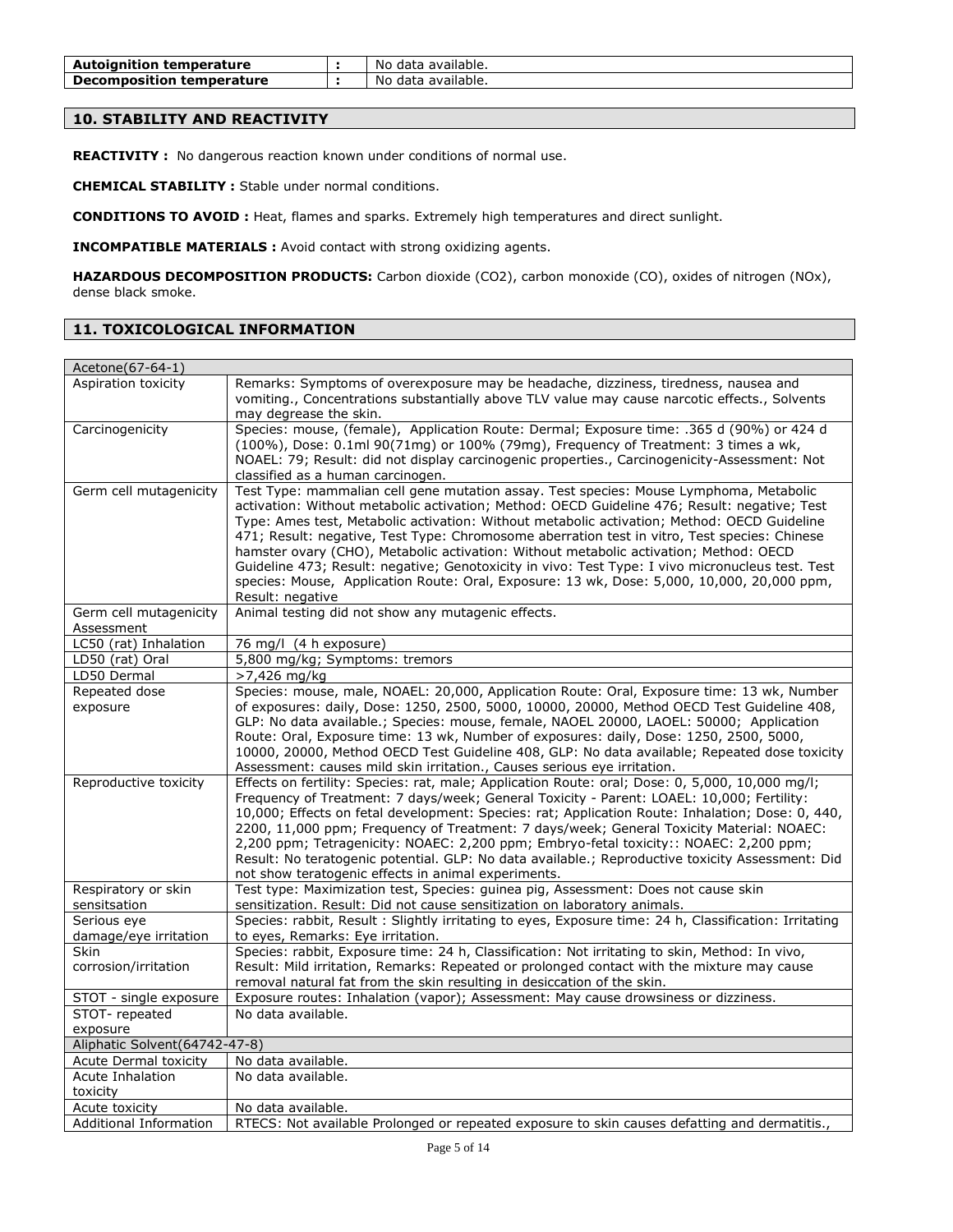| No data available.<br>Aspiration hazard<br>Carcinogenicity<br>IARC: 3 - Group 3: Not classifiable as to its carcinogenicity to humans (Distillates (petroleum),<br>hydrotrated light, kerosene - unspecified) NTP: No component of this product present at levels<br>greater than or equal to 0.1% is identified as a known or anticipated carcinogen by NTP. OSHA:<br>No component of this product present at levels greater than or equal to 0.1% is identified as a<br>carcinogen or potential carcinogen by OSHA.<br>Reverse mutation assay S. typhimurium Result: negative<br>Germ cell mutagenicity<br>No data available.<br>Reproductive toxicity<br>Draize Test - Guinea pig Result: Does not cause skin sensitization.<br>Respiratory or skin<br>sensitization<br>Eyes - Rabbit Result: No eye irritation<br>Serious eve<br>damage/eye irritation<br>Skin - Rabbit Result: No skin irritation - 4 h<br><b>Skin</b><br>corrosion/irritation<br>Specific target organ<br>No data available.<br>toxicity - repeated<br>exposure<br>Specific target organ<br>No data available.<br>toxicity - single<br>exposure<br>Aluminum Hydroxide(21645-51-2)<br><b>Additional Information</b><br>RTECS: BD0940000 Nausea, Vomiting, and Constipation.<br>Aspiration hazard<br>No data available.<br>IARC: No components of this product present at levels greater than or equal to 0.1% is<br>Carcinogenicity<br>identified as probable, possible or confirmed human carcinogen by IARC. ACGIH: No component<br>of this product present at levels greater than or equal to 0.1% is identified as a carcinogen or<br>potential carcinogen by ACGIH. NTP: No component of this product present at levels greater<br>than or equal to 0.1% is identified as a known or anticipated carcinogen by NTP. OSHA: No<br>component of this product present at levels greater than or equal to 0.1% is identified as a<br>carcinogen or potential carcinogen by OSHA.<br>No data available.<br>Dermal<br>Germ cell mutagenicity<br>Mouse lymphocyte Result- negative Mutagenicity (micronucleus test) Rat - male Result: negative<br>No data available.<br>Inhalation<br>LD50 Oral - Rat -<br>>5,000 mg/kg, Oral - Rat - female<br>female - Acute toxicity<br>Reproductive toxicity<br>No data available.<br>Respiratory or skin<br>Maximization Test (GPMT) - Guinea pig Result- Does not cause skin sensitization. (OECD Test<br>sensitization<br>Guideline 406)<br>Eyes - Rabbit Result: No eye irritation (OECD Test Guideline 405)<br>Serious eye<br>damage/eye irritation<br><b>Skin</b><br>Skin - Rabbit Result: No skin irritation - 4 h (OECD Test Guideline 404)<br>corrosion/irritation<br>Specific target organ<br>No data available.<br>toxicity - repeated<br>exposure<br>Specific target organ<br>No data available.<br>toxicity - single<br>exposure<br>Amorphous Silica(7631-86-9)<br>Additional toxicological<br>The product is not subject to classification according to internally approved calculation methods<br>information<br>for preparations: When used and handled according to specifications, the product does not have<br>any harmful effects according to our experience and information provided to us.<br>Not irritating (rabbit) (OCED 404)<br>Irritant of skin<br>Irritatant of eyes<br>Not irritating (rabbit) (OCED 405)<br>LC0 - Inhalative<br>>140->2000 mg/m3 / 4 h (Rat) (OCED 403)<br>>5000 mg/kg (Rabbit)<br>LD50 - Dermal - Rabbit<br>LD50 - Oral - Rat<br>>5000 mg/kg (Rat) (OECD 401)<br>Other information -<br>$=$ > 1340 mg/kg/day<br>Oral<br>Sensitization<br>Not sensitizating (guinea pig) (OCED 406)<br>Barium Sulfate(7727-43-7)<br>No toxic effects known.<br><b>Chronic Toxicity</b><br>Irritation/corrosion<br>Product not irritating to eyes or skin.<br>LD50 Oral - Rat - Acute<br>>15,000 mg/kg<br>toxicity<br>Sensitsation<br>No sinsibilisation known. |                         | To the best of our knowledge, the chemical, physical, and toxicological properties have not been |
|------------------------------------------------------------------------------------------------------------------------------------------------------------------------------------------------------------------------------------------------------------------------------------------------------------------------------------------------------------------------------------------------------------------------------------------------------------------------------------------------------------------------------------------------------------------------------------------------------------------------------------------------------------------------------------------------------------------------------------------------------------------------------------------------------------------------------------------------------------------------------------------------------------------------------------------------------------------------------------------------------------------------------------------------------------------------------------------------------------------------------------------------------------------------------------------------------------------------------------------------------------------------------------------------------------------------------------------------------------------------------------------------------------------------------------------------------------------------------------------------------------------------------------------------------------------------------------------------------------------------------------------------------------------------------------------------------------------------------------------------------------------------------------------------------------------------------------------------------------------------------------------------------------------------------------------------------------------------------------------------------------------------------------------------------------------------------------------------------------------------------------------------------------------------------------------------------------------------------------------------------------------------------------------------------------------------------------------------------------------------------------------------------------------------------------------------------------------------------------------------------------------------------------------------------------------------------------------------------------------------------------------------------------------------------------------------------------------------------------------------------------------------------------------------------------------------------------------------------------------------------------------------------------------------------------------------------------------------------------------------------------------------------------------------------------------------------------------------------------------------------------------------------------------------------------------------------------------------------------------------------------------------------------------------------------------------------------------------------------------------------------------------------------------------------------------------------------------------------------------------------------------------------------------------------------------------------------------------------------------------------------------------------------------------------------------------------------------------------------------------------------------------------------------------------------------------------------------------------------------------------------------------------|-------------------------|--------------------------------------------------------------------------------------------------|
|                                                                                                                                                                                                                                                                                                                                                                                                                                                                                                                                                                                                                                                                                                                                                                                                                                                                                                                                                                                                                                                                                                                                                                                                                                                                                                                                                                                                                                                                                                                                                                                                                                                                                                                                                                                                                                                                                                                                                                                                                                                                                                                                                                                                                                                                                                                                                                                                                                                                                                                                                                                                                                                                                                                                                                                                                                                                                                                                                                                                                                                                                                                                                                                                                                                                                                                                                                                                                                                                                                                                                                                                                                                                                                                                                                                                                                                                                                      |                         | thoroughly investigated.                                                                         |
|                                                                                                                                                                                                                                                                                                                                                                                                                                                                                                                                                                                                                                                                                                                                                                                                                                                                                                                                                                                                                                                                                                                                                                                                                                                                                                                                                                                                                                                                                                                                                                                                                                                                                                                                                                                                                                                                                                                                                                                                                                                                                                                                                                                                                                                                                                                                                                                                                                                                                                                                                                                                                                                                                                                                                                                                                                                                                                                                                                                                                                                                                                                                                                                                                                                                                                                                                                                                                                                                                                                                                                                                                                                                                                                                                                                                                                                                                                      |                         |                                                                                                  |
|                                                                                                                                                                                                                                                                                                                                                                                                                                                                                                                                                                                                                                                                                                                                                                                                                                                                                                                                                                                                                                                                                                                                                                                                                                                                                                                                                                                                                                                                                                                                                                                                                                                                                                                                                                                                                                                                                                                                                                                                                                                                                                                                                                                                                                                                                                                                                                                                                                                                                                                                                                                                                                                                                                                                                                                                                                                                                                                                                                                                                                                                                                                                                                                                                                                                                                                                                                                                                                                                                                                                                                                                                                                                                                                                                                                                                                                                                                      |                         |                                                                                                  |
|                                                                                                                                                                                                                                                                                                                                                                                                                                                                                                                                                                                                                                                                                                                                                                                                                                                                                                                                                                                                                                                                                                                                                                                                                                                                                                                                                                                                                                                                                                                                                                                                                                                                                                                                                                                                                                                                                                                                                                                                                                                                                                                                                                                                                                                                                                                                                                                                                                                                                                                                                                                                                                                                                                                                                                                                                                                                                                                                                                                                                                                                                                                                                                                                                                                                                                                                                                                                                                                                                                                                                                                                                                                                                                                                                                                                                                                                                                      |                         |                                                                                                  |
|                                                                                                                                                                                                                                                                                                                                                                                                                                                                                                                                                                                                                                                                                                                                                                                                                                                                                                                                                                                                                                                                                                                                                                                                                                                                                                                                                                                                                                                                                                                                                                                                                                                                                                                                                                                                                                                                                                                                                                                                                                                                                                                                                                                                                                                                                                                                                                                                                                                                                                                                                                                                                                                                                                                                                                                                                                                                                                                                                                                                                                                                                                                                                                                                                                                                                                                                                                                                                                                                                                                                                                                                                                                                                                                                                                                                                                                                                                      |                         |                                                                                                  |
|                                                                                                                                                                                                                                                                                                                                                                                                                                                                                                                                                                                                                                                                                                                                                                                                                                                                                                                                                                                                                                                                                                                                                                                                                                                                                                                                                                                                                                                                                                                                                                                                                                                                                                                                                                                                                                                                                                                                                                                                                                                                                                                                                                                                                                                                                                                                                                                                                                                                                                                                                                                                                                                                                                                                                                                                                                                                                                                                                                                                                                                                                                                                                                                                                                                                                                                                                                                                                                                                                                                                                                                                                                                                                                                                                                                                                                                                                                      |                         |                                                                                                  |
|                                                                                                                                                                                                                                                                                                                                                                                                                                                                                                                                                                                                                                                                                                                                                                                                                                                                                                                                                                                                                                                                                                                                                                                                                                                                                                                                                                                                                                                                                                                                                                                                                                                                                                                                                                                                                                                                                                                                                                                                                                                                                                                                                                                                                                                                                                                                                                                                                                                                                                                                                                                                                                                                                                                                                                                                                                                                                                                                                                                                                                                                                                                                                                                                                                                                                                                                                                                                                                                                                                                                                                                                                                                                                                                                                                                                                                                                                                      |                         |                                                                                                  |
|                                                                                                                                                                                                                                                                                                                                                                                                                                                                                                                                                                                                                                                                                                                                                                                                                                                                                                                                                                                                                                                                                                                                                                                                                                                                                                                                                                                                                                                                                                                                                                                                                                                                                                                                                                                                                                                                                                                                                                                                                                                                                                                                                                                                                                                                                                                                                                                                                                                                                                                                                                                                                                                                                                                                                                                                                                                                                                                                                                                                                                                                                                                                                                                                                                                                                                                                                                                                                                                                                                                                                                                                                                                                                                                                                                                                                                                                                                      |                         |                                                                                                  |
|                                                                                                                                                                                                                                                                                                                                                                                                                                                                                                                                                                                                                                                                                                                                                                                                                                                                                                                                                                                                                                                                                                                                                                                                                                                                                                                                                                                                                                                                                                                                                                                                                                                                                                                                                                                                                                                                                                                                                                                                                                                                                                                                                                                                                                                                                                                                                                                                                                                                                                                                                                                                                                                                                                                                                                                                                                                                                                                                                                                                                                                                                                                                                                                                                                                                                                                                                                                                                                                                                                                                                                                                                                                                                                                                                                                                                                                                                                      |                         |                                                                                                  |
|                                                                                                                                                                                                                                                                                                                                                                                                                                                                                                                                                                                                                                                                                                                                                                                                                                                                                                                                                                                                                                                                                                                                                                                                                                                                                                                                                                                                                                                                                                                                                                                                                                                                                                                                                                                                                                                                                                                                                                                                                                                                                                                                                                                                                                                                                                                                                                                                                                                                                                                                                                                                                                                                                                                                                                                                                                                                                                                                                                                                                                                                                                                                                                                                                                                                                                                                                                                                                                                                                                                                                                                                                                                                                                                                                                                                                                                                                                      |                         |                                                                                                  |
|                                                                                                                                                                                                                                                                                                                                                                                                                                                                                                                                                                                                                                                                                                                                                                                                                                                                                                                                                                                                                                                                                                                                                                                                                                                                                                                                                                                                                                                                                                                                                                                                                                                                                                                                                                                                                                                                                                                                                                                                                                                                                                                                                                                                                                                                                                                                                                                                                                                                                                                                                                                                                                                                                                                                                                                                                                                                                                                                                                                                                                                                                                                                                                                                                                                                                                                                                                                                                                                                                                                                                                                                                                                                                                                                                                                                                                                                                                      |                         |                                                                                                  |
|                                                                                                                                                                                                                                                                                                                                                                                                                                                                                                                                                                                                                                                                                                                                                                                                                                                                                                                                                                                                                                                                                                                                                                                                                                                                                                                                                                                                                                                                                                                                                                                                                                                                                                                                                                                                                                                                                                                                                                                                                                                                                                                                                                                                                                                                                                                                                                                                                                                                                                                                                                                                                                                                                                                                                                                                                                                                                                                                                                                                                                                                                                                                                                                                                                                                                                                                                                                                                                                                                                                                                                                                                                                                                                                                                                                                                                                                                                      |                         |                                                                                                  |
|                                                                                                                                                                                                                                                                                                                                                                                                                                                                                                                                                                                                                                                                                                                                                                                                                                                                                                                                                                                                                                                                                                                                                                                                                                                                                                                                                                                                                                                                                                                                                                                                                                                                                                                                                                                                                                                                                                                                                                                                                                                                                                                                                                                                                                                                                                                                                                                                                                                                                                                                                                                                                                                                                                                                                                                                                                                                                                                                                                                                                                                                                                                                                                                                                                                                                                                                                                                                                                                                                                                                                                                                                                                                                                                                                                                                                                                                                                      |                         |                                                                                                  |
|                                                                                                                                                                                                                                                                                                                                                                                                                                                                                                                                                                                                                                                                                                                                                                                                                                                                                                                                                                                                                                                                                                                                                                                                                                                                                                                                                                                                                                                                                                                                                                                                                                                                                                                                                                                                                                                                                                                                                                                                                                                                                                                                                                                                                                                                                                                                                                                                                                                                                                                                                                                                                                                                                                                                                                                                                                                                                                                                                                                                                                                                                                                                                                                                                                                                                                                                                                                                                                                                                                                                                                                                                                                                                                                                                                                                                                                                                                      |                         |                                                                                                  |
|                                                                                                                                                                                                                                                                                                                                                                                                                                                                                                                                                                                                                                                                                                                                                                                                                                                                                                                                                                                                                                                                                                                                                                                                                                                                                                                                                                                                                                                                                                                                                                                                                                                                                                                                                                                                                                                                                                                                                                                                                                                                                                                                                                                                                                                                                                                                                                                                                                                                                                                                                                                                                                                                                                                                                                                                                                                                                                                                                                                                                                                                                                                                                                                                                                                                                                                                                                                                                                                                                                                                                                                                                                                                                                                                                                                                                                                                                                      |                         |                                                                                                  |
|                                                                                                                                                                                                                                                                                                                                                                                                                                                                                                                                                                                                                                                                                                                                                                                                                                                                                                                                                                                                                                                                                                                                                                                                                                                                                                                                                                                                                                                                                                                                                                                                                                                                                                                                                                                                                                                                                                                                                                                                                                                                                                                                                                                                                                                                                                                                                                                                                                                                                                                                                                                                                                                                                                                                                                                                                                                                                                                                                                                                                                                                                                                                                                                                                                                                                                                                                                                                                                                                                                                                                                                                                                                                                                                                                                                                                                                                                                      |                         |                                                                                                  |
|                                                                                                                                                                                                                                                                                                                                                                                                                                                                                                                                                                                                                                                                                                                                                                                                                                                                                                                                                                                                                                                                                                                                                                                                                                                                                                                                                                                                                                                                                                                                                                                                                                                                                                                                                                                                                                                                                                                                                                                                                                                                                                                                                                                                                                                                                                                                                                                                                                                                                                                                                                                                                                                                                                                                                                                                                                                                                                                                                                                                                                                                                                                                                                                                                                                                                                                                                                                                                                                                                                                                                                                                                                                                                                                                                                                                                                                                                                      |                         |                                                                                                  |
|                                                                                                                                                                                                                                                                                                                                                                                                                                                                                                                                                                                                                                                                                                                                                                                                                                                                                                                                                                                                                                                                                                                                                                                                                                                                                                                                                                                                                                                                                                                                                                                                                                                                                                                                                                                                                                                                                                                                                                                                                                                                                                                                                                                                                                                                                                                                                                                                                                                                                                                                                                                                                                                                                                                                                                                                                                                                                                                                                                                                                                                                                                                                                                                                                                                                                                                                                                                                                                                                                                                                                                                                                                                                                                                                                                                                                                                                                                      |                         |                                                                                                  |
|                                                                                                                                                                                                                                                                                                                                                                                                                                                                                                                                                                                                                                                                                                                                                                                                                                                                                                                                                                                                                                                                                                                                                                                                                                                                                                                                                                                                                                                                                                                                                                                                                                                                                                                                                                                                                                                                                                                                                                                                                                                                                                                                                                                                                                                                                                                                                                                                                                                                                                                                                                                                                                                                                                                                                                                                                                                                                                                                                                                                                                                                                                                                                                                                                                                                                                                                                                                                                                                                                                                                                                                                                                                                                                                                                                                                                                                                                                      |                         |                                                                                                  |
|                                                                                                                                                                                                                                                                                                                                                                                                                                                                                                                                                                                                                                                                                                                                                                                                                                                                                                                                                                                                                                                                                                                                                                                                                                                                                                                                                                                                                                                                                                                                                                                                                                                                                                                                                                                                                                                                                                                                                                                                                                                                                                                                                                                                                                                                                                                                                                                                                                                                                                                                                                                                                                                                                                                                                                                                                                                                                                                                                                                                                                                                                                                                                                                                                                                                                                                                                                                                                                                                                                                                                                                                                                                                                                                                                                                                                                                                                                      |                         |                                                                                                  |
|                                                                                                                                                                                                                                                                                                                                                                                                                                                                                                                                                                                                                                                                                                                                                                                                                                                                                                                                                                                                                                                                                                                                                                                                                                                                                                                                                                                                                                                                                                                                                                                                                                                                                                                                                                                                                                                                                                                                                                                                                                                                                                                                                                                                                                                                                                                                                                                                                                                                                                                                                                                                                                                                                                                                                                                                                                                                                                                                                                                                                                                                                                                                                                                                                                                                                                                                                                                                                                                                                                                                                                                                                                                                                                                                                                                                                                                                                                      |                         |                                                                                                  |
|                                                                                                                                                                                                                                                                                                                                                                                                                                                                                                                                                                                                                                                                                                                                                                                                                                                                                                                                                                                                                                                                                                                                                                                                                                                                                                                                                                                                                                                                                                                                                                                                                                                                                                                                                                                                                                                                                                                                                                                                                                                                                                                                                                                                                                                                                                                                                                                                                                                                                                                                                                                                                                                                                                                                                                                                                                                                                                                                                                                                                                                                                                                                                                                                                                                                                                                                                                                                                                                                                                                                                                                                                                                                                                                                                                                                                                                                                                      |                         |                                                                                                  |
|                                                                                                                                                                                                                                                                                                                                                                                                                                                                                                                                                                                                                                                                                                                                                                                                                                                                                                                                                                                                                                                                                                                                                                                                                                                                                                                                                                                                                                                                                                                                                                                                                                                                                                                                                                                                                                                                                                                                                                                                                                                                                                                                                                                                                                                                                                                                                                                                                                                                                                                                                                                                                                                                                                                                                                                                                                                                                                                                                                                                                                                                                                                                                                                                                                                                                                                                                                                                                                                                                                                                                                                                                                                                                                                                                                                                                                                                                                      |                         |                                                                                                  |
|                                                                                                                                                                                                                                                                                                                                                                                                                                                                                                                                                                                                                                                                                                                                                                                                                                                                                                                                                                                                                                                                                                                                                                                                                                                                                                                                                                                                                                                                                                                                                                                                                                                                                                                                                                                                                                                                                                                                                                                                                                                                                                                                                                                                                                                                                                                                                                                                                                                                                                                                                                                                                                                                                                                                                                                                                                                                                                                                                                                                                                                                                                                                                                                                                                                                                                                                                                                                                                                                                                                                                                                                                                                                                                                                                                                                                                                                                                      |                         |                                                                                                  |
|                                                                                                                                                                                                                                                                                                                                                                                                                                                                                                                                                                                                                                                                                                                                                                                                                                                                                                                                                                                                                                                                                                                                                                                                                                                                                                                                                                                                                                                                                                                                                                                                                                                                                                                                                                                                                                                                                                                                                                                                                                                                                                                                                                                                                                                                                                                                                                                                                                                                                                                                                                                                                                                                                                                                                                                                                                                                                                                                                                                                                                                                                                                                                                                                                                                                                                                                                                                                                                                                                                                                                                                                                                                                                                                                                                                                                                                                                                      |                         |                                                                                                  |
|                                                                                                                                                                                                                                                                                                                                                                                                                                                                                                                                                                                                                                                                                                                                                                                                                                                                                                                                                                                                                                                                                                                                                                                                                                                                                                                                                                                                                                                                                                                                                                                                                                                                                                                                                                                                                                                                                                                                                                                                                                                                                                                                                                                                                                                                                                                                                                                                                                                                                                                                                                                                                                                                                                                                                                                                                                                                                                                                                                                                                                                                                                                                                                                                                                                                                                                                                                                                                                                                                                                                                                                                                                                                                                                                                                                                                                                                                                      |                         |                                                                                                  |
|                                                                                                                                                                                                                                                                                                                                                                                                                                                                                                                                                                                                                                                                                                                                                                                                                                                                                                                                                                                                                                                                                                                                                                                                                                                                                                                                                                                                                                                                                                                                                                                                                                                                                                                                                                                                                                                                                                                                                                                                                                                                                                                                                                                                                                                                                                                                                                                                                                                                                                                                                                                                                                                                                                                                                                                                                                                                                                                                                                                                                                                                                                                                                                                                                                                                                                                                                                                                                                                                                                                                                                                                                                                                                                                                                                                                                                                                                                      |                         |                                                                                                  |
|                                                                                                                                                                                                                                                                                                                                                                                                                                                                                                                                                                                                                                                                                                                                                                                                                                                                                                                                                                                                                                                                                                                                                                                                                                                                                                                                                                                                                                                                                                                                                                                                                                                                                                                                                                                                                                                                                                                                                                                                                                                                                                                                                                                                                                                                                                                                                                                                                                                                                                                                                                                                                                                                                                                                                                                                                                                                                                                                                                                                                                                                                                                                                                                                                                                                                                                                                                                                                                                                                                                                                                                                                                                                                                                                                                                                                                                                                                      |                         |                                                                                                  |
|                                                                                                                                                                                                                                                                                                                                                                                                                                                                                                                                                                                                                                                                                                                                                                                                                                                                                                                                                                                                                                                                                                                                                                                                                                                                                                                                                                                                                                                                                                                                                                                                                                                                                                                                                                                                                                                                                                                                                                                                                                                                                                                                                                                                                                                                                                                                                                                                                                                                                                                                                                                                                                                                                                                                                                                                                                                                                                                                                                                                                                                                                                                                                                                                                                                                                                                                                                                                                                                                                                                                                                                                                                                                                                                                                                                                                                                                                                      |                         |                                                                                                  |
|                                                                                                                                                                                                                                                                                                                                                                                                                                                                                                                                                                                                                                                                                                                                                                                                                                                                                                                                                                                                                                                                                                                                                                                                                                                                                                                                                                                                                                                                                                                                                                                                                                                                                                                                                                                                                                                                                                                                                                                                                                                                                                                                                                                                                                                                                                                                                                                                                                                                                                                                                                                                                                                                                                                                                                                                                                                                                                                                                                                                                                                                                                                                                                                                                                                                                                                                                                                                                                                                                                                                                                                                                                                                                                                                                                                                                                                                                                      |                         |                                                                                                  |
|                                                                                                                                                                                                                                                                                                                                                                                                                                                                                                                                                                                                                                                                                                                                                                                                                                                                                                                                                                                                                                                                                                                                                                                                                                                                                                                                                                                                                                                                                                                                                                                                                                                                                                                                                                                                                                                                                                                                                                                                                                                                                                                                                                                                                                                                                                                                                                                                                                                                                                                                                                                                                                                                                                                                                                                                                                                                                                                                                                                                                                                                                                                                                                                                                                                                                                                                                                                                                                                                                                                                                                                                                                                                                                                                                                                                                                                                                                      |                         |                                                                                                  |
|                                                                                                                                                                                                                                                                                                                                                                                                                                                                                                                                                                                                                                                                                                                                                                                                                                                                                                                                                                                                                                                                                                                                                                                                                                                                                                                                                                                                                                                                                                                                                                                                                                                                                                                                                                                                                                                                                                                                                                                                                                                                                                                                                                                                                                                                                                                                                                                                                                                                                                                                                                                                                                                                                                                                                                                                                                                                                                                                                                                                                                                                                                                                                                                                                                                                                                                                                                                                                                                                                                                                                                                                                                                                                                                                                                                                                                                                                                      |                         |                                                                                                  |
|                                                                                                                                                                                                                                                                                                                                                                                                                                                                                                                                                                                                                                                                                                                                                                                                                                                                                                                                                                                                                                                                                                                                                                                                                                                                                                                                                                                                                                                                                                                                                                                                                                                                                                                                                                                                                                                                                                                                                                                                                                                                                                                                                                                                                                                                                                                                                                                                                                                                                                                                                                                                                                                                                                                                                                                                                                                                                                                                                                                                                                                                                                                                                                                                                                                                                                                                                                                                                                                                                                                                                                                                                                                                                                                                                                                                                                                                                                      |                         |                                                                                                  |
|                                                                                                                                                                                                                                                                                                                                                                                                                                                                                                                                                                                                                                                                                                                                                                                                                                                                                                                                                                                                                                                                                                                                                                                                                                                                                                                                                                                                                                                                                                                                                                                                                                                                                                                                                                                                                                                                                                                                                                                                                                                                                                                                                                                                                                                                                                                                                                                                                                                                                                                                                                                                                                                                                                                                                                                                                                                                                                                                                                                                                                                                                                                                                                                                                                                                                                                                                                                                                                                                                                                                                                                                                                                                                                                                                                                                                                                                                                      |                         |                                                                                                  |
|                                                                                                                                                                                                                                                                                                                                                                                                                                                                                                                                                                                                                                                                                                                                                                                                                                                                                                                                                                                                                                                                                                                                                                                                                                                                                                                                                                                                                                                                                                                                                                                                                                                                                                                                                                                                                                                                                                                                                                                                                                                                                                                                                                                                                                                                                                                                                                                                                                                                                                                                                                                                                                                                                                                                                                                                                                                                                                                                                                                                                                                                                                                                                                                                                                                                                                                                                                                                                                                                                                                                                                                                                                                                                                                                                                                                                                                                                                      |                         |                                                                                                  |
|                                                                                                                                                                                                                                                                                                                                                                                                                                                                                                                                                                                                                                                                                                                                                                                                                                                                                                                                                                                                                                                                                                                                                                                                                                                                                                                                                                                                                                                                                                                                                                                                                                                                                                                                                                                                                                                                                                                                                                                                                                                                                                                                                                                                                                                                                                                                                                                                                                                                                                                                                                                                                                                                                                                                                                                                                                                                                                                                                                                                                                                                                                                                                                                                                                                                                                                                                                                                                                                                                                                                                                                                                                                                                                                                                                                                                                                                                                      |                         |                                                                                                  |
|                                                                                                                                                                                                                                                                                                                                                                                                                                                                                                                                                                                                                                                                                                                                                                                                                                                                                                                                                                                                                                                                                                                                                                                                                                                                                                                                                                                                                                                                                                                                                                                                                                                                                                                                                                                                                                                                                                                                                                                                                                                                                                                                                                                                                                                                                                                                                                                                                                                                                                                                                                                                                                                                                                                                                                                                                                                                                                                                                                                                                                                                                                                                                                                                                                                                                                                                                                                                                                                                                                                                                                                                                                                                                                                                                                                                                                                                                                      |                         |                                                                                                  |
|                                                                                                                                                                                                                                                                                                                                                                                                                                                                                                                                                                                                                                                                                                                                                                                                                                                                                                                                                                                                                                                                                                                                                                                                                                                                                                                                                                                                                                                                                                                                                                                                                                                                                                                                                                                                                                                                                                                                                                                                                                                                                                                                                                                                                                                                                                                                                                                                                                                                                                                                                                                                                                                                                                                                                                                                                                                                                                                                                                                                                                                                                                                                                                                                                                                                                                                                                                                                                                                                                                                                                                                                                                                                                                                                                                                                                                                                                                      |                         |                                                                                                  |
|                                                                                                                                                                                                                                                                                                                                                                                                                                                                                                                                                                                                                                                                                                                                                                                                                                                                                                                                                                                                                                                                                                                                                                                                                                                                                                                                                                                                                                                                                                                                                                                                                                                                                                                                                                                                                                                                                                                                                                                                                                                                                                                                                                                                                                                                                                                                                                                                                                                                                                                                                                                                                                                                                                                                                                                                                                                                                                                                                                                                                                                                                                                                                                                                                                                                                                                                                                                                                                                                                                                                                                                                                                                                                                                                                                                                                                                                                                      |                         |                                                                                                  |
|                                                                                                                                                                                                                                                                                                                                                                                                                                                                                                                                                                                                                                                                                                                                                                                                                                                                                                                                                                                                                                                                                                                                                                                                                                                                                                                                                                                                                                                                                                                                                                                                                                                                                                                                                                                                                                                                                                                                                                                                                                                                                                                                                                                                                                                                                                                                                                                                                                                                                                                                                                                                                                                                                                                                                                                                                                                                                                                                                                                                                                                                                                                                                                                                                                                                                                                                                                                                                                                                                                                                                                                                                                                                                                                                                                                                                                                                                                      |                         |                                                                                                  |
|                                                                                                                                                                                                                                                                                                                                                                                                                                                                                                                                                                                                                                                                                                                                                                                                                                                                                                                                                                                                                                                                                                                                                                                                                                                                                                                                                                                                                                                                                                                                                                                                                                                                                                                                                                                                                                                                                                                                                                                                                                                                                                                                                                                                                                                                                                                                                                                                                                                                                                                                                                                                                                                                                                                                                                                                                                                                                                                                                                                                                                                                                                                                                                                                                                                                                                                                                                                                                                                                                                                                                                                                                                                                                                                                                                                                                                                                                                      |                         |                                                                                                  |
|                                                                                                                                                                                                                                                                                                                                                                                                                                                                                                                                                                                                                                                                                                                                                                                                                                                                                                                                                                                                                                                                                                                                                                                                                                                                                                                                                                                                                                                                                                                                                                                                                                                                                                                                                                                                                                                                                                                                                                                                                                                                                                                                                                                                                                                                                                                                                                                                                                                                                                                                                                                                                                                                                                                                                                                                                                                                                                                                                                                                                                                                                                                                                                                                                                                                                                                                                                                                                                                                                                                                                                                                                                                                                                                                                                                                                                                                                                      |                         |                                                                                                  |
|                                                                                                                                                                                                                                                                                                                                                                                                                                                                                                                                                                                                                                                                                                                                                                                                                                                                                                                                                                                                                                                                                                                                                                                                                                                                                                                                                                                                                                                                                                                                                                                                                                                                                                                                                                                                                                                                                                                                                                                                                                                                                                                                                                                                                                                                                                                                                                                                                                                                                                                                                                                                                                                                                                                                                                                                                                                                                                                                                                                                                                                                                                                                                                                                                                                                                                                                                                                                                                                                                                                                                                                                                                                                                                                                                                                                                                                                                                      |                         |                                                                                                  |
|                                                                                                                                                                                                                                                                                                                                                                                                                                                                                                                                                                                                                                                                                                                                                                                                                                                                                                                                                                                                                                                                                                                                                                                                                                                                                                                                                                                                                                                                                                                                                                                                                                                                                                                                                                                                                                                                                                                                                                                                                                                                                                                                                                                                                                                                                                                                                                                                                                                                                                                                                                                                                                                                                                                                                                                                                                                                                                                                                                                                                                                                                                                                                                                                                                                                                                                                                                                                                                                                                                                                                                                                                                                                                                                                                                                                                                                                                                      |                         |                                                                                                  |
|                                                                                                                                                                                                                                                                                                                                                                                                                                                                                                                                                                                                                                                                                                                                                                                                                                                                                                                                                                                                                                                                                                                                                                                                                                                                                                                                                                                                                                                                                                                                                                                                                                                                                                                                                                                                                                                                                                                                                                                                                                                                                                                                                                                                                                                                                                                                                                                                                                                                                                                                                                                                                                                                                                                                                                                                                                                                                                                                                                                                                                                                                                                                                                                                                                                                                                                                                                                                                                                                                                                                                                                                                                                                                                                                                                                                                                                                                                      |                         |                                                                                                  |
|                                                                                                                                                                                                                                                                                                                                                                                                                                                                                                                                                                                                                                                                                                                                                                                                                                                                                                                                                                                                                                                                                                                                                                                                                                                                                                                                                                                                                                                                                                                                                                                                                                                                                                                                                                                                                                                                                                                                                                                                                                                                                                                                                                                                                                                                                                                                                                                                                                                                                                                                                                                                                                                                                                                                                                                                                                                                                                                                                                                                                                                                                                                                                                                                                                                                                                                                                                                                                                                                                                                                                                                                                                                                                                                                                                                                                                                                                                      |                         |                                                                                                  |
|                                                                                                                                                                                                                                                                                                                                                                                                                                                                                                                                                                                                                                                                                                                                                                                                                                                                                                                                                                                                                                                                                                                                                                                                                                                                                                                                                                                                                                                                                                                                                                                                                                                                                                                                                                                                                                                                                                                                                                                                                                                                                                                                                                                                                                                                                                                                                                                                                                                                                                                                                                                                                                                                                                                                                                                                                                                                                                                                                                                                                                                                                                                                                                                                                                                                                                                                                                                                                                                                                                                                                                                                                                                                                                                                                                                                                                                                                                      |                         |                                                                                                  |
|                                                                                                                                                                                                                                                                                                                                                                                                                                                                                                                                                                                                                                                                                                                                                                                                                                                                                                                                                                                                                                                                                                                                                                                                                                                                                                                                                                                                                                                                                                                                                                                                                                                                                                                                                                                                                                                                                                                                                                                                                                                                                                                                                                                                                                                                                                                                                                                                                                                                                                                                                                                                                                                                                                                                                                                                                                                                                                                                                                                                                                                                                                                                                                                                                                                                                                                                                                                                                                                                                                                                                                                                                                                                                                                                                                                                                                                                                                      |                         |                                                                                                  |
|                                                                                                                                                                                                                                                                                                                                                                                                                                                                                                                                                                                                                                                                                                                                                                                                                                                                                                                                                                                                                                                                                                                                                                                                                                                                                                                                                                                                                                                                                                                                                                                                                                                                                                                                                                                                                                                                                                                                                                                                                                                                                                                                                                                                                                                                                                                                                                                                                                                                                                                                                                                                                                                                                                                                                                                                                                                                                                                                                                                                                                                                                                                                                                                                                                                                                                                                                                                                                                                                                                                                                                                                                                                                                                                                                                                                                                                                                                      | Carbon Black(1333-86-4) |                                                                                                  |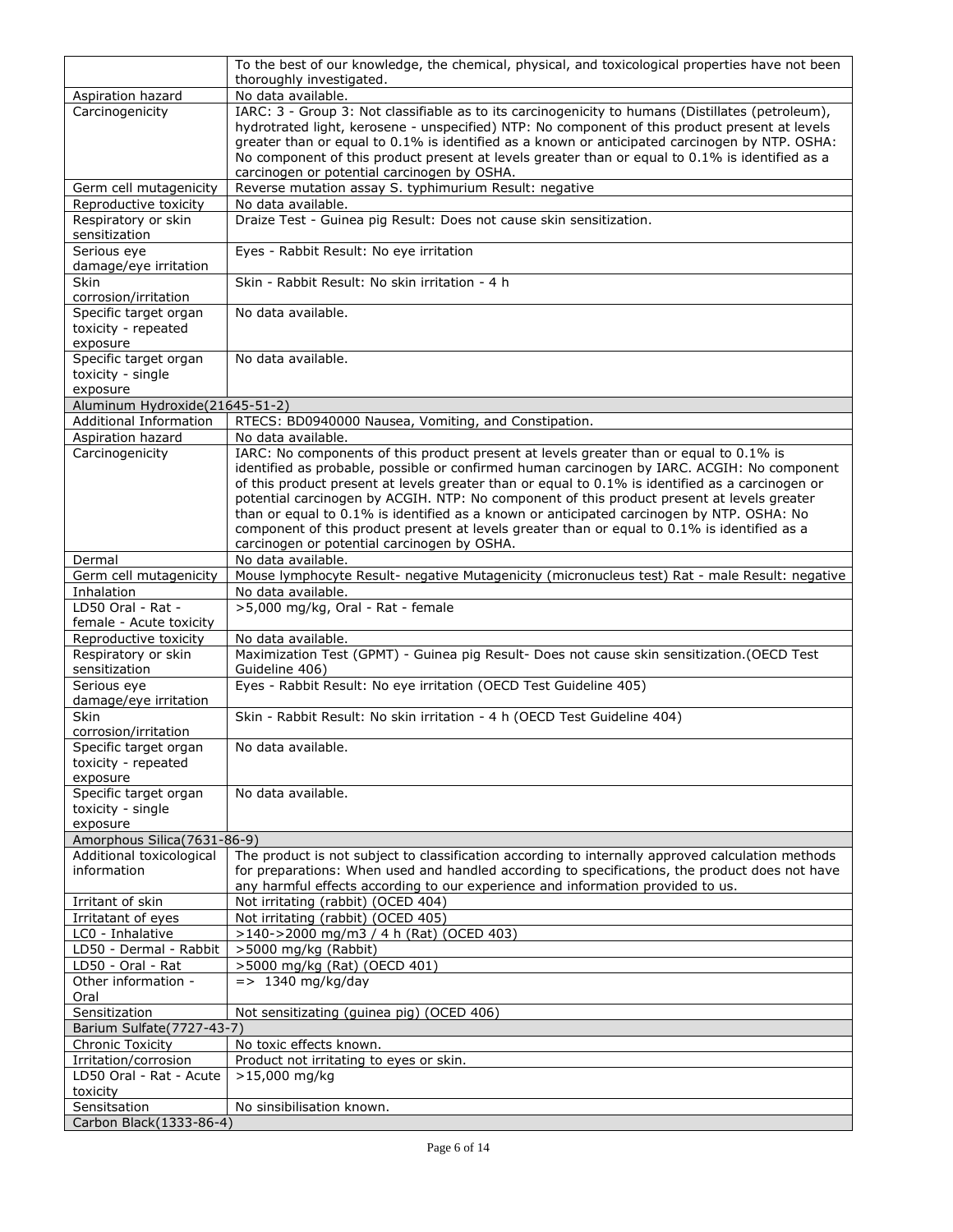| <b>ACGIH</b>                                    | ACGIH The American Conference of Governmental Industrial Hygienists classifies carbon black as<br>A4, Not Classifiable as a Human Carcinogen.                                                                                                                                                                                                                                                                                                                                                                                                                                                                                                                                                                                                                                                                                                                                                                                                                                                                                                              |
|-------------------------------------------------|------------------------------------------------------------------------------------------------------------------------------------------------------------------------------------------------------------------------------------------------------------------------------------------------------------------------------------------------------------------------------------------------------------------------------------------------------------------------------------------------------------------------------------------------------------------------------------------------------------------------------------------------------------------------------------------------------------------------------------------------------------------------------------------------------------------------------------------------------------------------------------------------------------------------------------------------------------------------------------------------------------------------------------------------------------|
| Carcinogenicity<br>Classification               | GHS- Not a hazardous substance or preparation according to the Global Harmonized System<br>(GHS).                                                                                                                                                                                                                                                                                                                                                                                                                                                                                                                                                                                                                                                                                                                                                                                                                                                                                                                                                          |
| Human Epidemiology                              | Results of epidemiological studies of carbon black production workers suggest that cumulative<br>exposure to carbon black may result in small decrements in lung function, as measured by FEV1.<br>A recent U.S. respiratory morbidity study suggested a 27 mL decline in FEV1 from a 1 mg/m3<br>(inhalable fraction) exposure over a 40-year period. An older European investigation suggested<br>an exposure to 1 mg/m3 (inhalable fraction) of carbon black over a 40-year working-lifetime will<br>result in a 48 mL decline in FEV1. In contrast, normal age related decline over a similar period of<br>time would be approximately 1200 ml. The relationship between symptoms and exposure to<br>carbon black is less clear. In the U.S. study, 9% of the highest exposure group (in contrast to<br>5% of the unexposed group) reported symptoms consistent with chronic bronchitis. In the<br>European study, methodological limitations in the administration of the questionnaire limit the<br>drawing of definitive conclusions about symptoms. |
| Human Epidemiology -<br>cont                    | Since this IARC evaluation of carbon black, Sorahan and Harrington 16) re-analyzed the UK<br>study data using an alternative exposure hypothesis and found a positive association with<br>carbon black exposure in two of the five plants. The same exposure hypothesis was applied by<br>Morfeld and McCunney 17-18) to the German cohort; in contrast, they found no association<br>between carbon black exposure and lung cancer risk and, thus, no support for the alternative<br>exposure hypothesis used by Sorahan and Harrington 16).                                                                                                                                                                                                                                                                                                                                                                                                                                                                                                              |
| Human Epidemiology -<br>cont.                   | Morfeld and McCunney 19) applied a Bayesian approach to unravel the role of uncontrolled<br>confounders and identified smoking and prior exposure to occupational carcinogens received<br>before being hired in the carbon black industry as main causes of the observed lung cancer<br>excess risk. Overall, as a result of these detailed investigations, no causative link between<br>carbon black exposure and cancer risk in humans has been demonstrated. This view is<br>consistent with the IARC evaluation in 2006. Several epidemiological and clinical studies of<br>workers in the carbon black production industries show no evidence of clinically significant<br>adverse health effects due to occupational exposure to carbon black. No dose response<br>relationship was observed in workers exposed to carbon black.                                                                                                                                                                                                                     |
| Human Epidemiology -<br>cont.                   | This study, however, indicated a link between carbon black and small opacities on chest films,<br>with negligible effects on lung function. A study on carbon black production workers in the UK<br>10) found an increased risk of lung cancer in two of the five plants studied; however, the<br>increase was not related to the dose of carbon black. Thus, the authors did not consider the<br>increased risk in lung cancer to be due to carbon black exposure. A German study of carbon<br>black workers at one plant 11-14) found a similar increase in lung cancer risk but, like the 2001<br>UK study 10), found no association with carbon black exposure. In contrast, a large US study<br>15) of 18 plants showed a reduction in lung cancer risk in carbon black production workers.<br>Based upon these studies, the February 2006 Working Group at IARC concluded that the human<br>evidence for carcinogenicity was inadequate 1) .                                                                                                         |
| <b>IARC</b>                                     | IARC In 1995 IARC concluded, "There is inadequate evidence in humans for the carcinogenicity<br>of carbon black." Based on rat inhalation studies IARC concluded that there is, "sufficient<br>evidence in experimental animals for the carcinogenicity of carbon black," IARC's overall<br>evaluation was that, "Carbon black is possibly carcinogenic to humans (Group 2B)". This<br>conclusion was based on IARC's quidelines, which require such a classification if one species<br>exhibits carcinogenicity in two or more studies. IARC performed another review in 2006, and<br>again classified carbon black as possibly carcinogenic to humans (Group 2B). In its 1987 review<br>IARC concluded, "There is sufficient evidence in experimental animals for the carcinogenicity of<br>carbon black extracts." Carbon black extracts are classified as, possibly carcinogenic to humans<br>(Group 2B).                                                                                                                                              |
| $LD50$ (Rat)                                    | >8000 mg/kg                                                                                                                                                                                                                                                                                                                                                                                                                                                                                                                                                                                                                                                                                                                                                                                                                                                                                                                                                                                                                                                |
| Mutagenic Effects and<br>Germ Cell Mutagenicity | In an experimental investigation, mutational changes in the hprt gene were reported in alveolar<br>epithelial cells in the rat following inhalation exposure to carbon black. This observation is<br>believed to be rat specific and a consequence of "lung overload" which led to chronic<br>inflammation and release of genotoxic oxygen species. This mechanism is considered to be a<br>secondary genotoxic effect and thus, carbon black itself would not be considered to be<br>mutagenic. Carbon black is not suitable to be tested in bacterial (Ames test) and other in vitro<br>systems because of its insolubility in aqueous solutions. When tested, however, results for<br>carbon black showed no mutagenic effects. Organic solvent extracts of carbon black can,<br>however, contain traces of polycyclic aromatic hydrocarbons (PAHs). A study to examine the<br>bioavailability of these PAHs showed that PAHs are very tightly bound to carbon black and not<br>bioavailable.                                                           |
| <b>NIOSH</b>                                    | NIOSH The U.S. National Institute of Occupational Safety and Health (NIOSH) 1978 criteria<br>document on carbon black recommends that only carbon blacks with PAH contaminant levels<br>greater than 0.1% require the measurement of PAHs in air. As some PAHs are possible human<br>carcinogens, NIOSH recommends an exposure limit of 0.1 mg/m3 for PAHs in air, measured as<br>the cyclohexane-extractable fraction.                                                                                                                                                                                                                                                                                                                                                                                                                                                                                                                                                                                                                                    |
| <b>NTP</b>                                      | NTP Carbon black is not designated a carcinogen by the U.S. National Toxicology Program (NTP),<br>the U.S. Occupational Safety and Health Administration (OSHA) or the European Union (EU).                                                                                                                                                                                                                                                                                                                                                                                                                                                                                                                                                                                                                                                                                                                                                                                                                                                                |
| Reproductive and                                | No experimental studies on effects of carbon black on fertility and reproduction have been                                                                                                                                                                                                                                                                                                                                                                                                                                                                                                                                                                                                                                                                                                                                                                                                                                                                                                                                                                 |
| <b>Teratogenic Effects</b>                      | located. However, based on toxicokinetic data, carbon black is deposited in the lungs and based                                                                                                                                                                                                                                                                                                                                                                                                                                                                                                                                                                                                                                                                                                                                                                                                                                                                                                                                                            |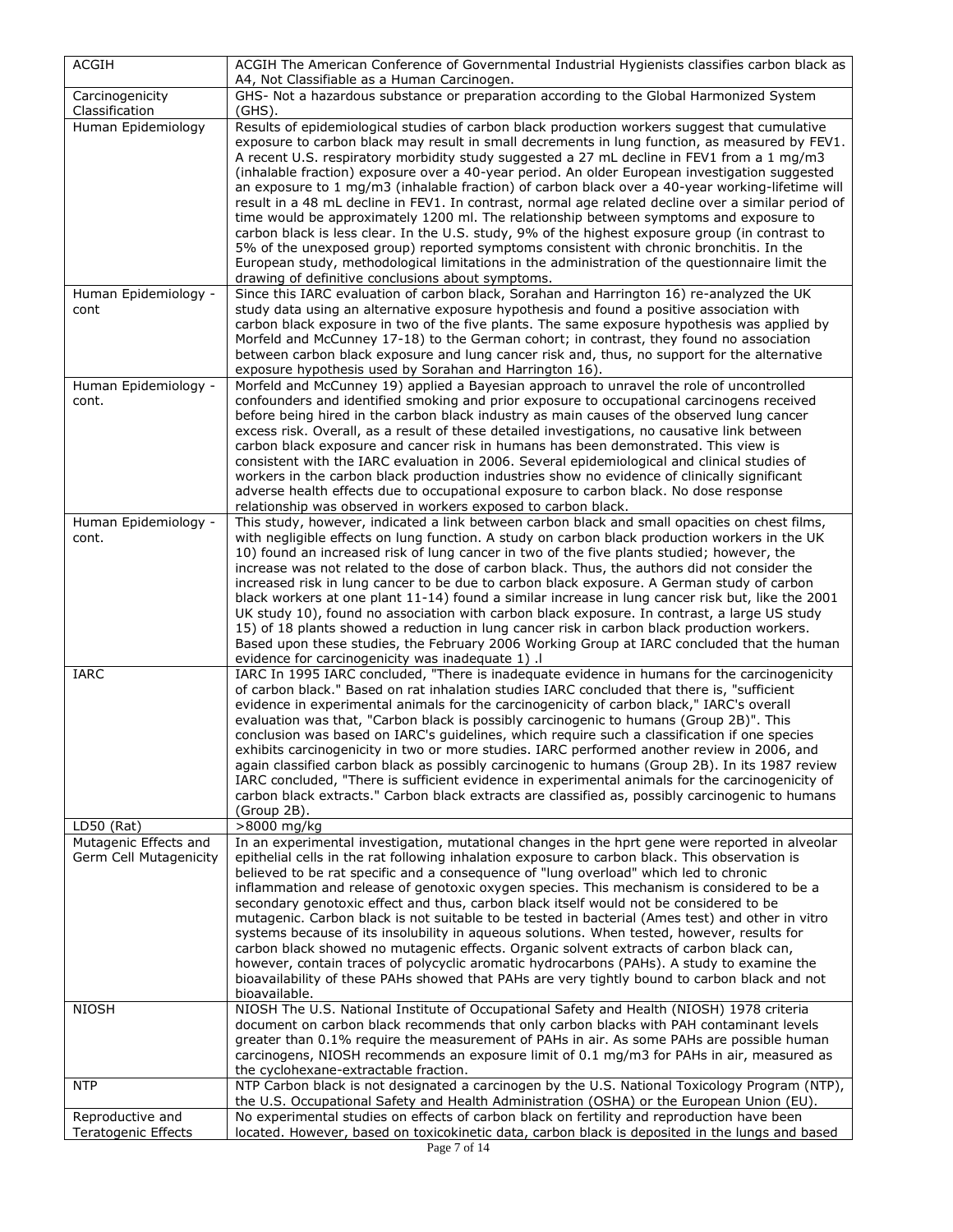|                                            | on its specific physicochemical properties (insolubility, low absorption potential), it is not likely to                                                                                                |
|--------------------------------------------|---------------------------------------------------------------------------------------------------------------------------------------------------------------------------------------------------------|
|                                            | distribute in the body to reach reproductive organs, embryo and/or foetus under in vivo                                                                                                                 |
|                                            | conditions. Therefore, no adverse effects of carbon black to fertility/reproduction or to foetal                                                                                                        |
|                                            | development are expected. No effects have been reported in long-term animal studies.                                                                                                                    |
| Sensitization                              | No animal data is available. No cases in humans have been reported.<br>Therefore, no STOT, Repeated exposure classification is made.                                                                    |
| STOT-repeated<br>exposure                  |                                                                                                                                                                                                         |
| STOT- single exposure                      | Inhalation studies with the rat showed lung effects (see Section 11.2 and 11.3), these effects                                                                                                          |
|                                            | are believed to be the effects of "lung overload" 1 and these effects are believed to be specific to                                                                                                    |
|                                            | the species. In addition, the European CLP Regulation states that no classification is necessary if                                                                                                     |
|                                            | the mechanism is not relevant to humans. 4) Also, the CLP Guidance on classification and                                                                                                                |
|                                            | labeling states that the "lung overload" mechanism is not relevant to humans. 4) Therefore, no                                                                                                          |
| Crystalline Silica(14808-60-7)             | STOT, Repeated Exposure classification is made                                                                                                                                                          |
| Acute toxicity - Dermal                    | No data available.                                                                                                                                                                                      |
| Acute toxicity -                           | No data available.                                                                                                                                                                                      |
| Inhalation                                 |                                                                                                                                                                                                         |
| <b>Additional Information</b>              | RTECS: VV7330000 Prolonged inhalation of crystalline silica may result in silicosis, a disabling                                                                                                        |
|                                            | pulmonary fibrosis characterized by fibrotic changes and miliary nodules in the lungs, a dry                                                                                                            |
|                                            | cough, shortness of breath, emphysema, decreased chest expansion, and increased                                                                                                                         |
|                                            | susceptibility to tuberculosis. In advanced stages, loss of appetite, pleuritic pain, and total                                                                                                         |
|                                            | incapacity to work. Advanced silicosis may result in death due to cardiac failure or destruction of<br>lung tissue. Crystalline silica is classified as group 1 "known to be carcinogenic to humans" by |
|                                            | IARC and "sufficient evidence" of carcinogenicity by the NTP., The chronic health risks are                                                                                                             |
|                                            | associated with respirable particles of 3-4 um over protracted periods of time. Currently, there is                                                                                                     |
|                                            | a limited understanding of the mechanisms of quartz toxicity, including its mechanisms for lung                                                                                                         |
|                                            | carcinogenicity.                                                                                                                                                                                        |
| <b>Additional Information</b>              | Additional studies are needed to determine whether the cell transforming activity of quartz is                                                                                                          |
| (cont.)                                    | related to its carcinogenic potential. Liver - Irregularities - Based on Human Evidence Liver -                                                                                                         |
|                                            | Irregularities - Based on Human Evidence.                                                                                                                                                               |
| Aspiration hazard<br>Carcinogenicity       | No data available.<br>Limited evidence of carcinogenicity in human studies IARC: 1 - Group 1: Carcinogenic to humans                                                                                    |
|                                            | (Quartz) ACGIH: No component of this product present at levels greater than or equal to 0.1% is                                                                                                         |
|                                            | identified as a carcinogen or potential carcinogen by ACGIH. NTP: Known to be human                                                                                                                     |
|                                            | carcinogen (Quartz) OSHA: No component of this product present at levels greater than or equal                                                                                                          |
|                                            | to 0.1% is identified as a carcinogen or potential carcinogen by OSHA.                                                                                                                                  |
| Germ Cell mutagenicity                     | No data available.                                                                                                                                                                                      |
| Reproductive toxicity                      | No dada available.                                                                                                                                                                                      |
| Respiratory or skin<br>sensitization       | No data available.                                                                                                                                                                                      |
| Serious eye                                | No data available.                                                                                                                                                                                      |
| damage/eye irritation                      |                                                                                                                                                                                                         |
| <b>Skin</b>                                | No data available.                                                                                                                                                                                      |
| corrosion/irritation                       |                                                                                                                                                                                                         |
| Specific target organ                      | Inhalation - May cause damage to organs through prolonged or repeated exposure.                                                                                                                         |
| toxicity - repeated                        |                                                                                                                                                                                                         |
| exposure                                   |                                                                                                                                                                                                         |
| Specific target organ<br>toxicity - single | No data available.                                                                                                                                                                                      |
| exposure                                   |                                                                                                                                                                                                         |
| Cumene(98-82-8)                            |                                                                                                                                                                                                         |
| <b>Additional Information</b>              | RTECS: GR8575000                                                                                                                                                                                        |
| Aspiration hazard                          | No data available.                                                                                                                                                                                      |
| Carcinogenicity                            | Carcinogenicity IARC: 2B - Group 2B: Possibly carcinogenic to humans (Cumene) ACGIH: No                                                                                                                 |
|                                            | component of this product present at levels greater than or equal to 0.1% is identified as a                                                                                                            |
|                                            | carcinogen or potential carcinogen by ACGIH. NTP: No component of this product present at<br>levels greater than or equal to 0.1% is identified as a known or anticipated carcinogen by NTP.            |
|                                            | OSHA: No component of this product present at levels greater than or equal to 0.1% is identified                                                                                                        |
|                                            | as a carcinogen or potential carcinogen by OSHA.                                                                                                                                                        |
| Dermal                                     | No data available.                                                                                                                                                                                      |
| Germ cell mutagenicity                     | invitro assay, S. typhimurium, Result: negative                                                                                                                                                         |
| Inhalation:                                | No data available.                                                                                                                                                                                      |
| LD50 Oral - Rat - Acute                    | 2,260 mg/kg,                                                                                                                                                                                            |
| toxicity                                   |                                                                                                                                                                                                         |
| Reproductive toxicity                      | No data available.                                                                                                                                                                                      |
| Respiratory or skin<br>sensitization       | Guinea pig - Result: No skin irritation. (OECD Test Guideline 406)                                                                                                                                      |
| Serious eye                                | Eyes - Rabbit Result: No skin irritation. (OECD Test Guideline 405)                                                                                                                                     |
| damage/eye irritation                      |                                                                                                                                                                                                         |
| Skin                                       | Skin - Rabbit Result: No skin irritation. (OECD Test Guideline 404)                                                                                                                                     |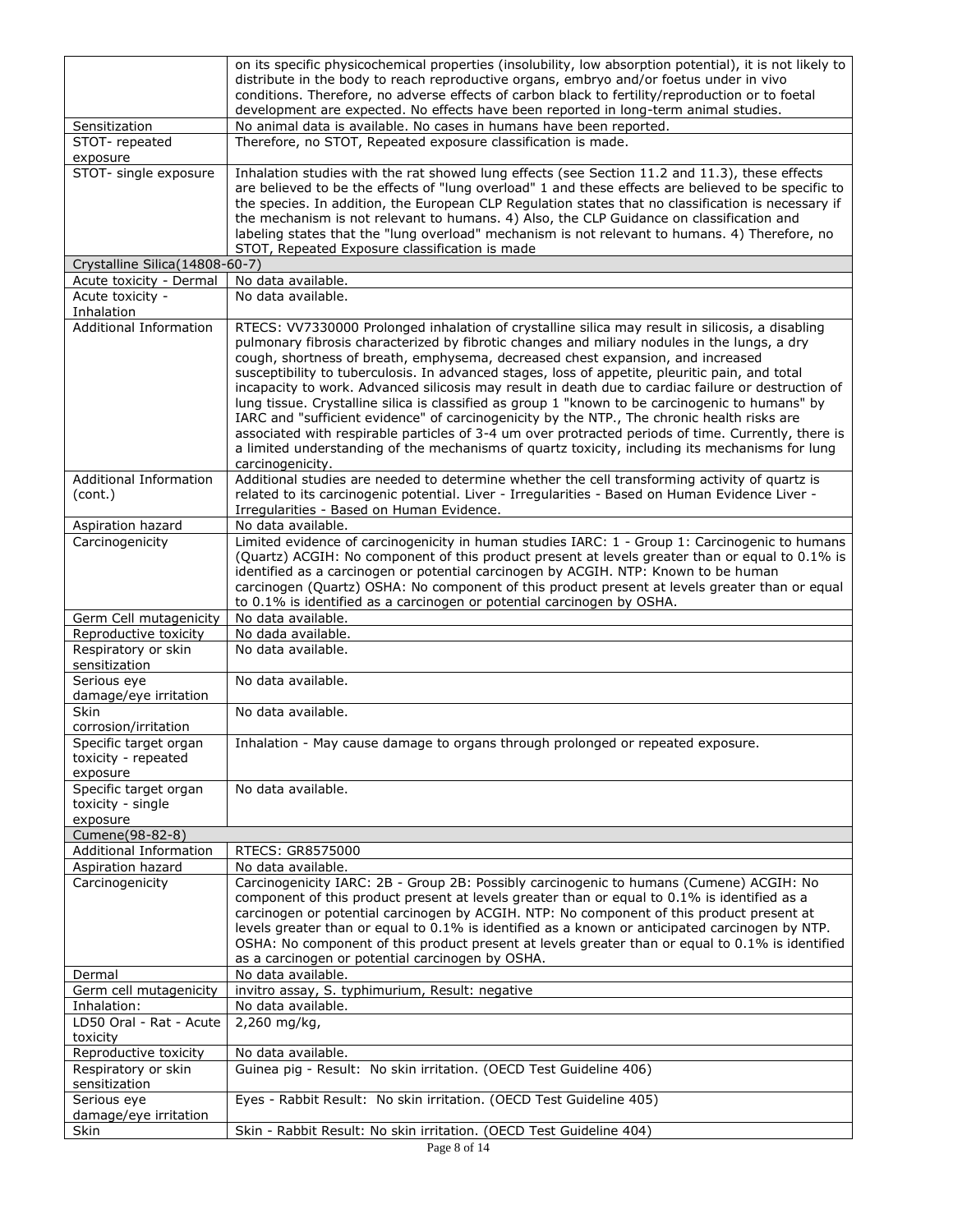| corrosion/irritation          |                                                                                                   |
|-------------------------------|---------------------------------------------------------------------------------------------------|
| Specific target organ         | No data available.                                                                                |
| toxicity - repeated           |                                                                                                   |
| exposure                      |                                                                                                   |
| Specific target organ         | No data available.                                                                                |
| toxicity - single             |                                                                                                   |
| exposure                      |                                                                                                   |
| Isobutyl Alcohol(78-83-1)     |                                                                                                   |
| Carcinogenicity Data:         | The ingredient(s) of this product is (are) not classified as carcinogenic by ACGIH, IARC, OSHA or |
|                               | NTP.                                                                                              |
| LC50 Inhalation - Rat         | 8000 ppm; $(4 h)$                                                                                 |
| LD50 Dermal - Rabbit          | 3400 mg/kg                                                                                        |
| LD50 Oral - Rat (Acute        | 2460 mg/kg                                                                                        |
| Toxicity)                     |                                                                                                   |
| Mutagenicity Data:            | No adverse mutagenicity effects are anticipated.                                                  |
| Reproductive Data:            | No adverse reproductive effects are anticipated.                                                  |
| Respiratory / Skin            | None known.                                                                                       |
| Sensitization Data:           |                                                                                                   |
| <b>Synergistic Materials:</b> | Alcohols may interact synergistically with chlorinated solvents (example - carbon tetrachloride,  |
|                               | chloroform, bromotrichloromethane), dithiocarbamates (example - disulfiram),                      |
|                               | dimethylnitrosamine and thioacetamide.                                                            |
| Tetragenicity Data:           | No adverse Tetragenicity effects are anticipated.                                                 |
| Kaolin(1332-58-7)             |                                                                                                   |
| <b>Acute Toxicity</b>         | No Data Available                                                                                 |
| Additional Information        |                                                                                                   |

# **12. ECOLOGICAL INFORMATION**

| Acetone(67-64-1)               |                                                                                                 |
|--------------------------------|-------------------------------------------------------------------------------------------------|
| Bioacculative potential        | Parition coefficient: n-octanol/water: log Pow: -0.24                                           |
| EC50 (Daphnia magna            | 7,630 mg/l (Exposure time 48 h); Test substance: Acetone                                        |
| (Water flea))                  |                                                                                                 |
| LC50 (Oncorhynchus             | 6,100 mg/l (Exposure time: 48 h)                                                                |
| mykiss (rainbow                |                                                                                                 |
| trout))                        |                                                                                                 |
| Mobility in soil               | No data available.                                                                              |
| Other adverse effects          | No data Available. Regulation: 40 CFR Protection of Environment; Part 82 Protection of          |
|                                | Stratospheric Ozone - CAA Section 602 Class I Substances., Additional ecological information:   |
|                                | No data available.                                                                              |
| Persistence and                | Biodegrability: Remarks: No data available                                                      |
| degrability                    |                                                                                                 |
| Toxicity to algae              | Remarks: No data available                                                                      |
| Aliphatic Solvent (64742-47-8) |                                                                                                 |
| Bioaccumulative                | No data available.                                                                              |
| potential                      |                                                                                                 |
| EC50 (Daphnia Magna)           | 1.4 mg/l - 48 h, - Daphnia magna (Water flea), (OECD Test Guideline 202)                        |
| Toxicity to daphnia and        |                                                                                                 |
| other aquatic                  |                                                                                                 |
| invertebrates                  |                                                                                                 |
| LC50 (Rainbow trout)           | 2.9 mg/l - 96 h, Oncorhynchus mykiss (rainbow trout)                                            |
| Toxicity to fish               |                                                                                                 |
| Mobility in soil               | No data available.                                                                              |
| Other adverse effects          | An environmental hazard cannot be excluded in the event of unprofessional handling or disposal. |
|                                | Toxic to aquatic life. No data available.                                                       |
| Persistence and                | No data available.                                                                              |
| degradability                  |                                                                                                 |
| Results of PBT and             | PBT/vPvB assessment not available as chemical safety assessment not required/not conducted.     |
| vPvB assessment                |                                                                                                 |
| Aluminum Hydroxide(21645-51-2) |                                                                                                 |
| Bioaccumulative                | Inert material.                                                                                 |
| potential                      |                                                                                                 |
| EC50 - Daphnia -               | >10,000 mg/l, Daphnia magna (Water flea) (OECD Test Guideline 202)                              |
| Toxicity to daphnia and        |                                                                                                 |
| other aquatic                  |                                                                                                 |
| invertebrates                  |                                                                                                 |
| EC50 - Fish - Toxicity         | >10,000 mg/l, Fish                                                                              |
| ro fish                        |                                                                                                 |
| Mobility in soil               | Inert material.                                                                                 |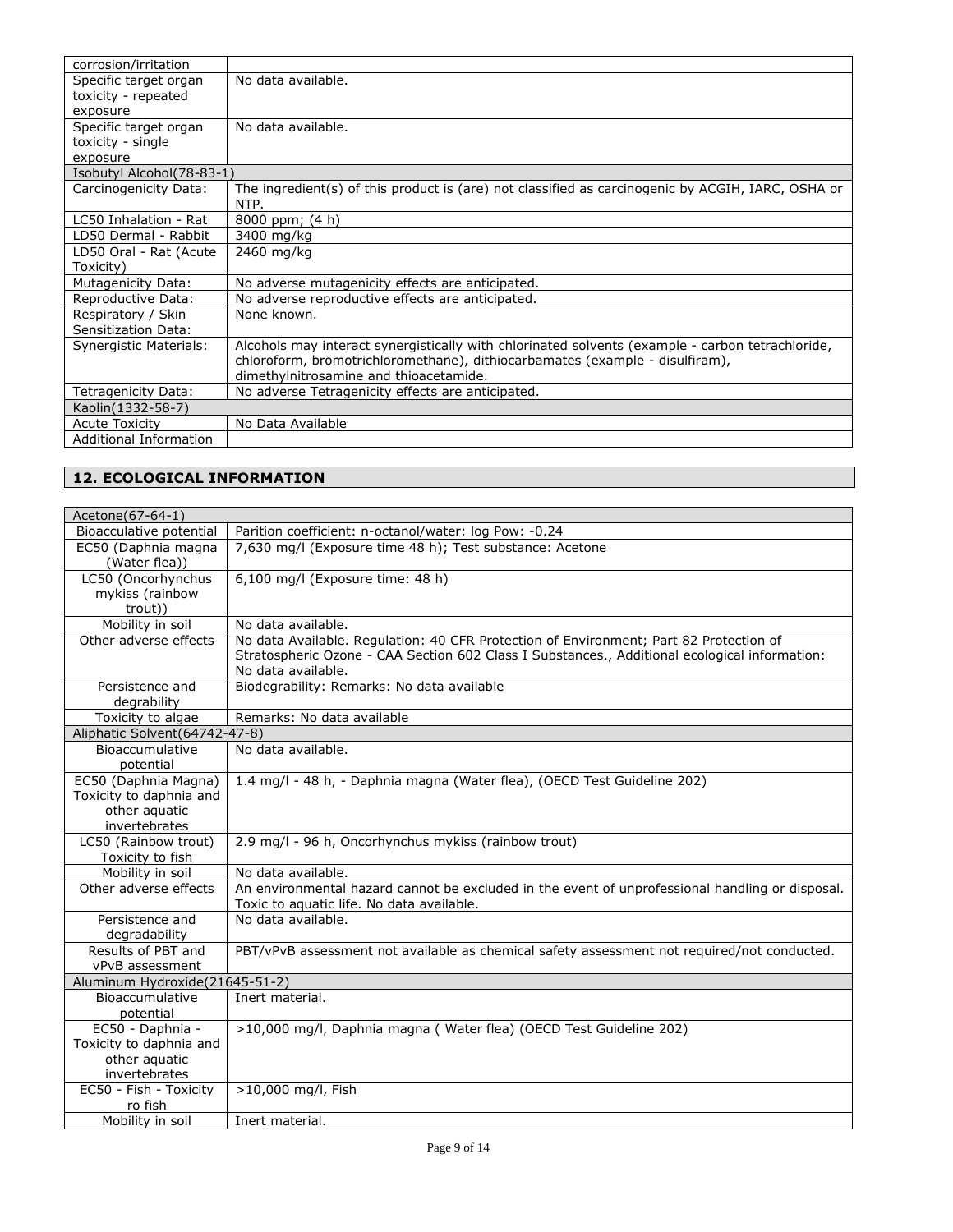| NOEC - Toxicity to                                   | >0.004 mg/l, 72 h, Pseudokirchneriella subcapitata (algae) - (OECD Test Guideline 201)                                                                                                                                                                                                                                                                                                                                         |
|------------------------------------------------------|--------------------------------------------------------------------------------------------------------------------------------------------------------------------------------------------------------------------------------------------------------------------------------------------------------------------------------------------------------------------------------------------------------------------------------|
| algae<br>Other adverse effects                       | None known.                                                                                                                                                                                                                                                                                                                                                                                                                    |
| Persistence and                                      | Non-degradable                                                                                                                                                                                                                                                                                                                                                                                                                 |
| degradability                                        |                                                                                                                                                                                                                                                                                                                                                                                                                                |
| Amorphous Silica(7631-86-9)<br>Additional ecological | General notes: Do not allow product to reach ground water, water course or sewage system.                                                                                                                                                                                                                                                                                                                                      |
| information                                          |                                                                                                                                                                                                                                                                                                                                                                                                                                |
| Bioaccumulative<br>potential                         | No further revelent information available.                                                                                                                                                                                                                                                                                                                                                                                     |
| EC50 - Algae                                         | >10000 mg/l (Scenedesmus subspicatus) (72 h) (OCED 201) comparable substance                                                                                                                                                                                                                                                                                                                                                   |
| EC50 - Daphnia magna                                 | >1000 mg/l (Daphnia magna) (24 h) (OCED 202)                                                                                                                                                                                                                                                                                                                                                                                   |
| LCO - Zebra fish                                     | 10000 mg/l (zebra fish) (96 h) (static) (OCED203)                                                                                                                                                                                                                                                                                                                                                                              |
| Mobility in soil<br>Persistence and                  | No further revelent information available.<br>The product is chemically and biologically inert. By the insolubility in water there is a separation                                                                                                                                                                                                                                                                             |
| degrability                                          | at every filtration and sedimentation process.                                                                                                                                                                                                                                                                                                                                                                                 |
| Barium Sulfate(7727-43-7)                            |                                                                                                                                                                                                                                                                                                                                                                                                                                |
| Bioaccumulative<br>potential                         | The product is practically insoluble in water and not biodegradable.                                                                                                                                                                                                                                                                                                                                                           |
| Mobility in soil                                     | No information.                                                                                                                                                                                                                                                                                                                                                                                                                |
| Other adverse effects                                | No information.                                                                                                                                                                                                                                                                                                                                                                                                                |
| Persistence and<br>degradability                     | The methods for determining biodegradability are not applicable to inorganic substances.                                                                                                                                                                                                                                                                                                                                       |
| Results of PBT and<br>vPvB assessment                | According to Annex XIII of regulation (EC) 1907/2006 a PBT and VPvB shall not be conducted for<br>inorganic substances. Barium sulfate is an inorganic substance, thus a PBT abs vPVb assessment<br>is not required.                                                                                                                                                                                                           |
| Toxicity - Aquatic<br>toxicity                       | Not known.                                                                                                                                                                                                                                                                                                                                                                                                                     |
| Carbon Black(1333-86-4)                              |                                                                                                                                                                                                                                                                                                                                                                                                                                |
| Behavior in water<br>treatment plants                | Activated sludge, EC0 (3 h) > 800 mg/L. DEV L3 (TTC test)                                                                                                                                                                                                                                                                                                                                                                      |
| Bioaccumulation<br>Potential                         | Potential bioaccumulation is not expected because of the physicochemical properties of the<br>substance                                                                                                                                                                                                                                                                                                                        |
| EC50 (Scenedesmus<br>subspicatus)                    | > 10,000 mg/L, OECD (Guideline 201)                                                                                                                                                                                                                                                                                                                                                                                            |
| EC50 Daphnia magna<br>(waterflea)                    | >5600 mg/l (24 h) OECD (Guideline 202)                                                                                                                                                                                                                                                                                                                                                                                         |
| Environmental fate                                   | Carbon black is an inert solid, stable and insoluble in water or organic solvents. Its vapour<br>pressure is negligible. Based on these properties it is expected that carbon black will not occur in<br>air or water in relevant amounts. Also potential for distribution via water or air can be dismissed.<br>The deposition in soil or sediments is therefore the most relevant compartment of fate in the<br>environment. |
| LC50 Brachydanio reio<br>(zebrafish)                 | >1000 mg/l (96 h) OECD (Guideline 203)                                                                                                                                                                                                                                                                                                                                                                                         |
| NOEC 50                                              | $> 10,000$ mg/L, OECD (Guideline 201)                                                                                                                                                                                                                                                                                                                                                                                          |
| (Scenedesmus                                         |                                                                                                                                                                                                                                                                                                                                                                                                                                |
| subspicatus)<br>Crystalline Silica(14808-60-7)       |                                                                                                                                                                                                                                                                                                                                                                                                                                |
| Bioaccumulative                                      | No data available.                                                                                                                                                                                                                                                                                                                                                                                                             |
| potential                                            |                                                                                                                                                                                                                                                                                                                                                                                                                                |
| Mobility in soil                                     | No data available.<br>No data available.                                                                                                                                                                                                                                                                                                                                                                                       |
| Other adverse effects<br>Persistence and             | No data available.                                                                                                                                                                                                                                                                                                                                                                                                             |
| degradability                                        |                                                                                                                                                                                                                                                                                                                                                                                                                                |
| Results of PBT and                                   | PBT/vPvB assessment not available as chemical safety assessment not required/not conducted                                                                                                                                                                                                                                                                                                                                     |
| vPvB assessment<br>Toxicity                          | No data available.                                                                                                                                                                                                                                                                                                                                                                                                             |
| Cumene(98-82-8)                                      |                                                                                                                                                                                                                                                                                                                                                                                                                                |
| Bioaccumulative                                      | No data available.                                                                                                                                                                                                                                                                                                                                                                                                             |
| potential<br>EC50 - Daphnia (water                   | 2.14 mg/l - 48 h (OECD Test Guideline 202), Daphnia (water flea)                                                                                                                                                                                                                                                                                                                                                               |
| flea) - Toxicity to                                  |                                                                                                                                                                                                                                                                                                                                                                                                                                |
| daphnia and other                                    |                                                                                                                                                                                                                                                                                                                                                                                                                                |
| aquatic invertebrates<br>$EC50 -$                    | 2.60 mg/l - 72 h, Pseudokirchneriella subcapitata (green algae)                                                                                                                                                                                                                                                                                                                                                                |
| Pseudokirchneriella                                  |                                                                                                                                                                                                                                                                                                                                                                                                                                |
| subcapitata (green                                   |                                                                                                                                                                                                                                                                                                                                                                                                                                |
| algae) - Toxicity to<br>algae                        |                                                                                                                                                                                                                                                                                                                                                                                                                                |
|                                                      |                                                                                                                                                                                                                                                                                                                                                                                                                                |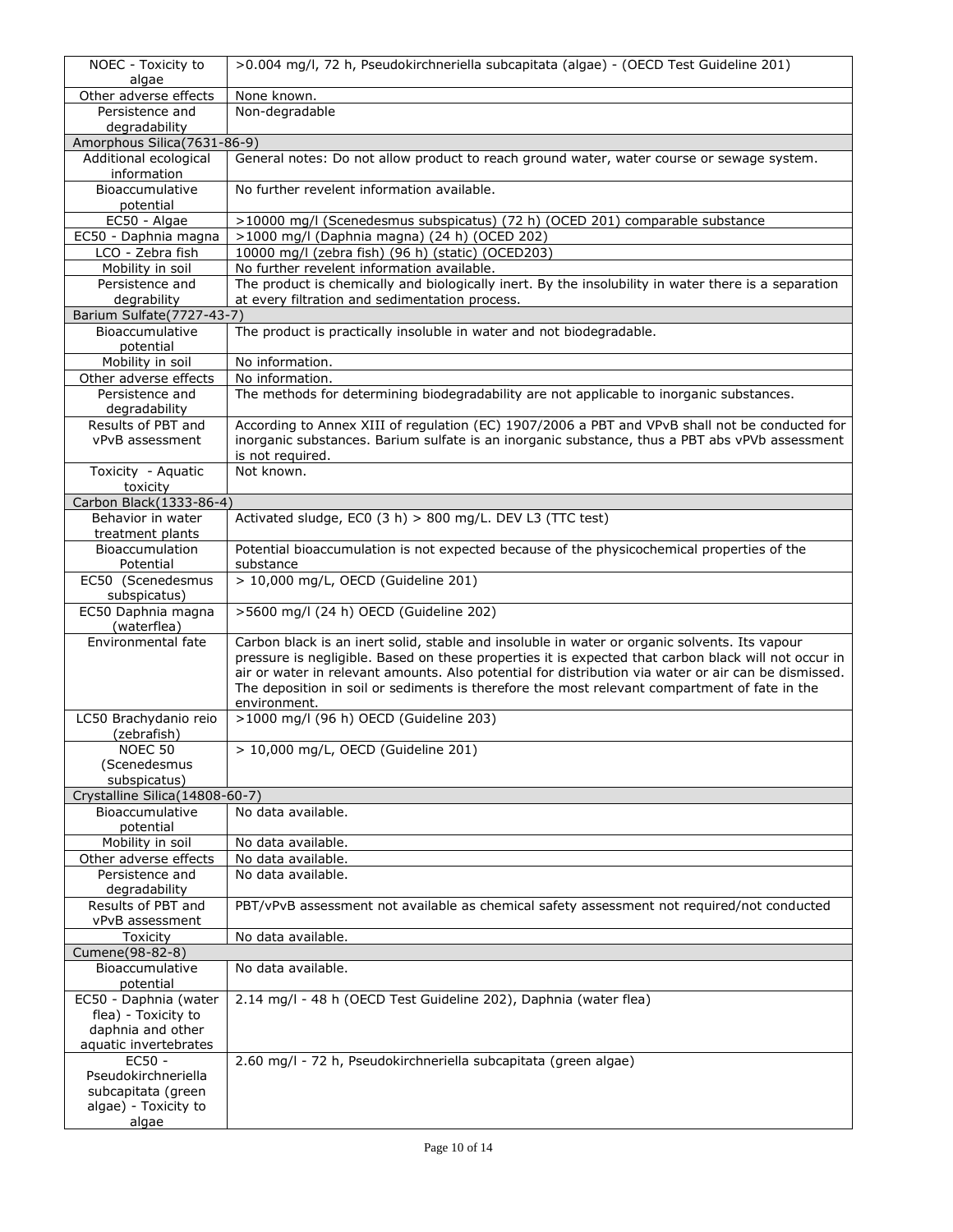| LC50 - Oncorhynchus                                                         | 4.8 mg/l - 96 h, Oncorhynchus mykiss (rainbow trout)                                                                                                                          |
|-----------------------------------------------------------------------------|-------------------------------------------------------------------------------------------------------------------------------------------------------------------------------|
| mykiss (rainbow trout)                                                      |                                                                                                                                                                               |
| Toxicity to fish                                                            |                                                                                                                                                                               |
| Mobility in soil                                                            | No data available.                                                                                                                                                            |
| Other adverse effects                                                       | An environmental hazard cannot be excluded in the event of unprofessional handling or disposal.<br>Toxic to aquatic life with long lasting effects.                           |
| Persistence and<br>degradability                                            | Biodegradability Result: - According to the results of tests of biodegradability this product is not<br>readily biodegradable.                                                |
| Results of PBT and<br>vPvB assessment                                       | PBT/vPvB assessment not available as chemical safety assessment not required/not conducted                                                                                    |
| Isobutyl Alcohol(78-83-1)                                                   |                                                                                                                                                                               |
| Chronic                                                                     | No data available.                                                                                                                                                            |
| Degradability /<br>Persistence; Biological<br>/ A biological<br>Degradation | Evaluation: Not readily biodegradable (by OECD criteria).                                                                                                                     |
| EC50 - Aquatic Plants                                                       | >100 mg/l (72 h) The product has not been tested. The statement has been derived from<br>properties of the individual components.                                             |
| EC50 - Daphnia - Acute                                                      | >100 mg/l (48 h) The product has not been tested. The statement has been derived from<br>properties of the individual components.                                             |
| LC50 - Fish - Acute                                                         | >100 mg/l (96 h) The product has not been tested. The statement has been derived from<br>properties of the individual components.                                             |
| Microorganisms                                                              | Toxicity to microorganisms: bacteria EC10 (17 h): >750 mg/l. The product has not been tested.<br>The statement has been derived from properties of the individual components. |
| Kaolin (1332-58-7)                                                          |                                                                                                                                                                               |
| Bioaccumulative<br>Potential                                                |                                                                                                                                                                               |

# **13. DISPOSAL CONSIDERATIONS**

**WASTE TREATMENT METHODS**

# **GENERAL INFORMATION : No data available.**

**DISPOSAL METHOD:** Dispose of waste and residues in accordance with Local, State, and Federal Regulations. Mix with compatible chemical which is less flammable and incenerate. Since emptied containers retain product residue, follow label warnings even after container is emptied. Residual vapors may explode on ignition; do not cut, drill, grind or weld or near this container.

# **14. TRANSPORT INFORMATION**

# \***CHECK WITH YOUR CARRIER FOR ADDITIONAL RESTRICTIONS THAT MAY APPLY.**

**USDOT GROUND DOT (DEPARTMENT OF TRANSPORTATION) PROPER SHIPPING NAME (DOT) :** Paint **HAZARDS CLASS :** 3 **UN/NA NUMBER :** UN1263 **PACKING GROUP :** PG II **EMERGENCY RESPONSE GUIDE (ERG) :** 128

**IATA (AIR) DOT (INTERNATIONAL AIR TRANSPORTATION ASSOCIATION) PROPER SHIPPING NAME : Paint HAZARDS CLASS :** 3 **UN/NA NUMBER :** UN1263 **PACKING GROUP :** PG II **EMERGENCY RESPONSE GUIDE (ERG) :** 128

**IMDG (OCEAN) PROPER SHIPPING NAME :** Paint **HAZARDS CLASS :** 3 **UN/NA NUMBER :** UN1263 **PACKING GROUP :** PG II **EMERGENCY RESPONSE GUIDE (ERG) :** 128

**MARINE POLLUTANT :** No **SPECIAL PRECAUTIONS :** P210 Keep away from heat/sparks/open flames/hot surfaces. No smoking. P235 Keep cool.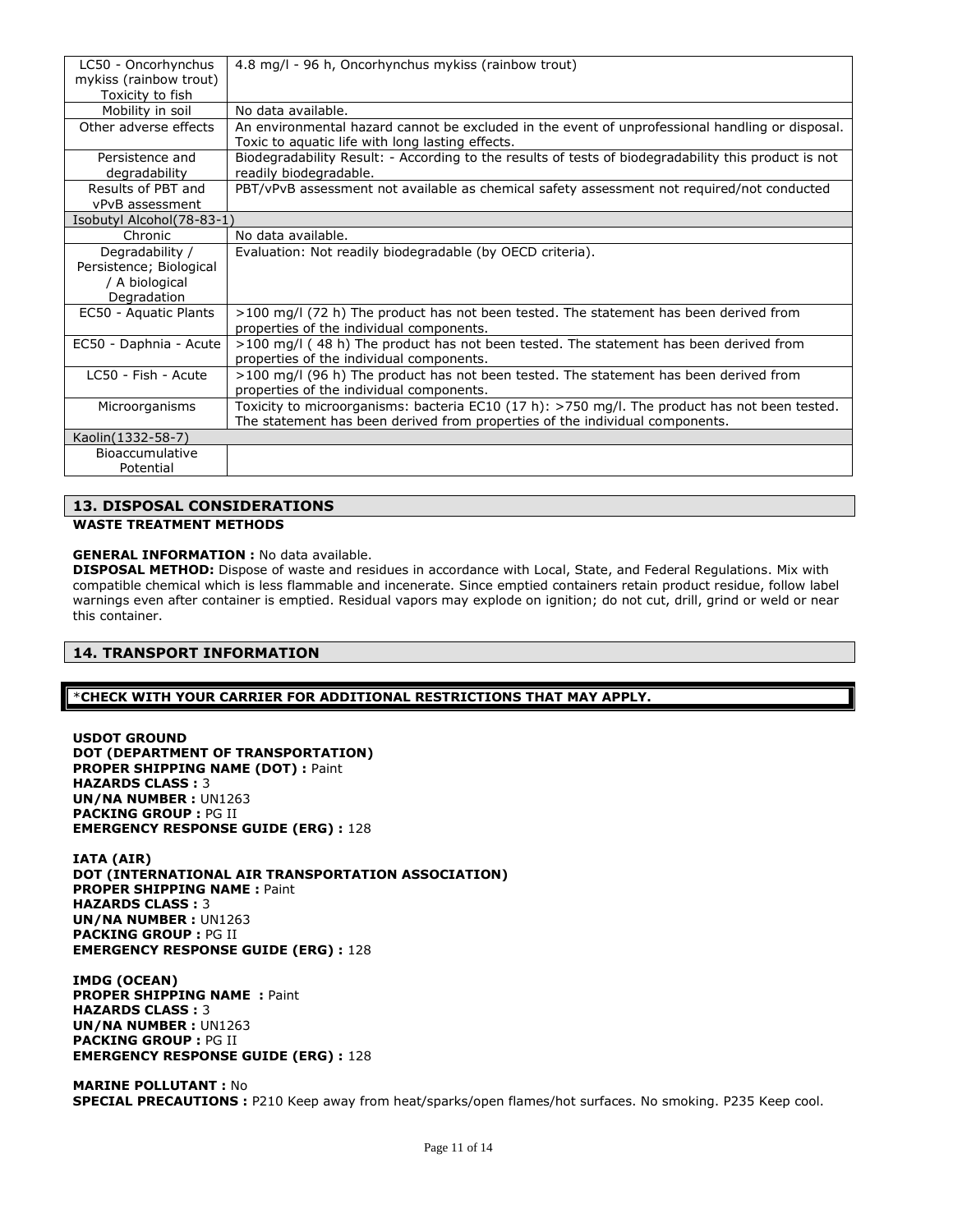#### **US FEDERAL REGULATIONS All ingredients in Section #3 are TSCA (Toxic Substance Control Act) listed.**

**OSHA HAZARDS :** Flammable liquid, Moderate skin irritant, Moderate eye irritant, Carcinogen. **EPCRA - Emergency CERCLA REPORTABLE QUANTITY**

| This product contains: | <b>Chemical CAS#</b> |
|------------------------|----------------------|
| Xylene                 | 1330-20-7            |
| Phenylethane           | $100 - 41 - 4$       |
| Carbon Black           | 1333-86-4            |
| Isobutyl Alcohol       | 78-83-1              |

**SARA 304 Extremely Hazardous Substances Reportable Quantity :** This material does not contain any components with a section 304 EHS RQ.

# **SARA TITLE III (SUPERFUND AMENDMENTS AND REAUTHORIZATION ACT)**

**SARA 311/312 Hazards :** Fire Hazard, Acute Health Hazard, Chronic Health Hazard **SARA 313 :**

| This product contains:     | <b>Chemical CAS#</b> |
|----------------------------|----------------------|
| Parachlorobenzotrifluoride | $98 - 56 - 6$        |
| Acetone                    | $67 - 64 - 1$        |
| Titanium Dioxide           | 13463-67-7           |
| Xylene                     | 1330-20-7            |
| Phenylethane               | $100 - 41 - 4$       |
| Talc                       | 14807-96-6           |
| Carbon Black               | 1333-86-4            |

# **CLEAN AIR ACT :**

| This product contains: | <b>Chemical CAS#</b> |
|------------------------|----------------------|
| Phenylethane           | $100 - 41 - 4$       |
| Styrene                | $100 - 42 - 5$       |
| Cumene                 | 98-82-8              |

#### **INTERNATIONAL REGULATIONS**

#### **CLASSIFICATION ACCORDING TO REGULATION (EC) No. 1272/2008 (CLP) :**

| Flam. Liq. Cat. 2; | H <sub>226</sub> |
|--------------------|------------------|
| Eye Irrit. Cat. 2; | H319             |
| STOT SE Cat. 3;    | H336             |

# **NATIONAL REGULATIONS**

| This product contains: | <b>Chemical CAS#</b> |
|------------------------|----------------------|
| #Titanium Dioxide      | 13463-67-7           |
| #Phenylethane          | $100 - 41 - 4$       |
| #Carbon Black          | 1333-86-4            |
| "Crystalline Silica    | 14808-60-7           |

# Indicates a chemical listed by IARC as a possible carcinogen.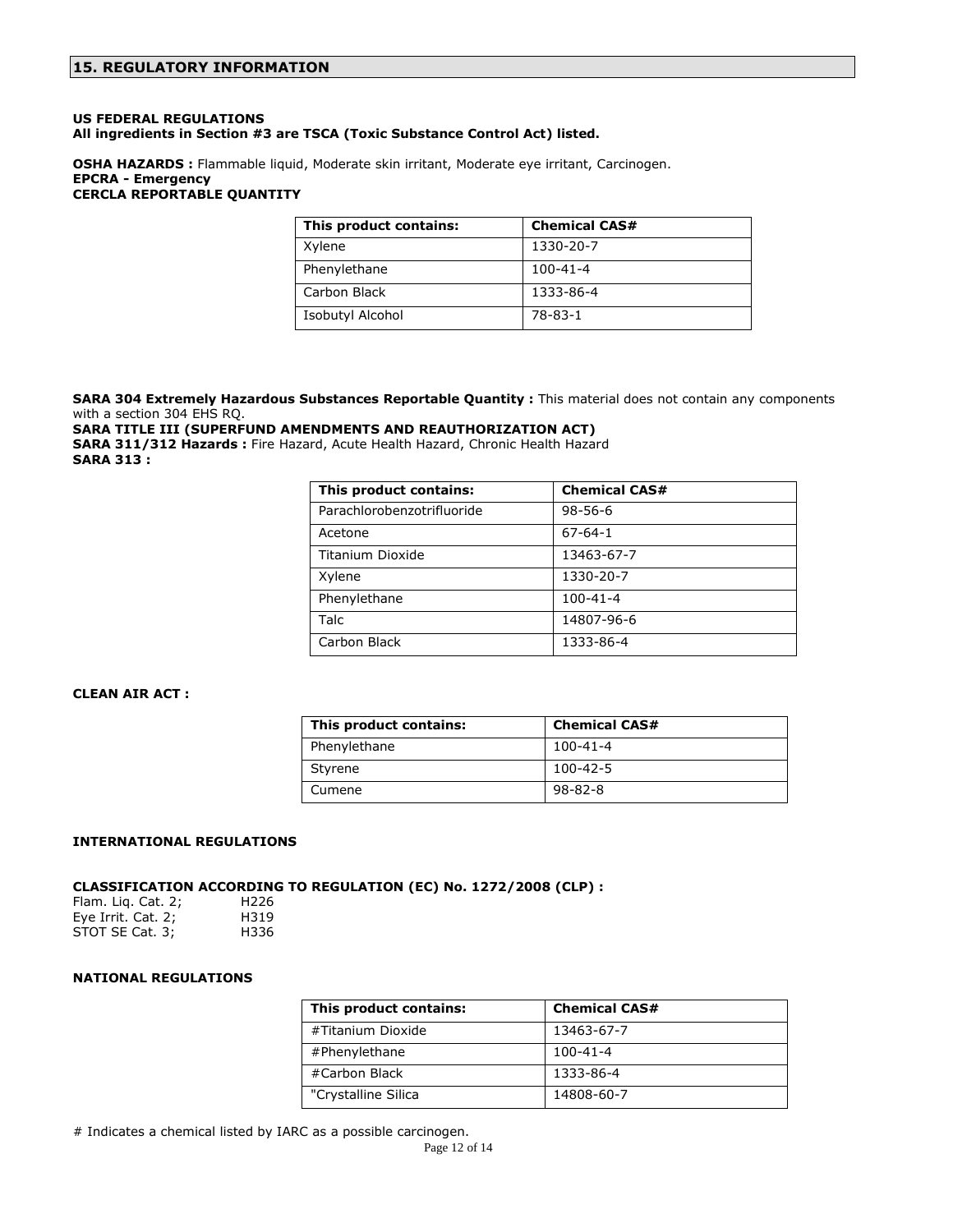# **STATE REGULATIONS CALIFORNIA PROPOSITION 65**

| This product contains: | <b>Chemical CAS#</b> |
|------------------------|----------------------|
| *Phenylethane          | $100 - 41 - 4$       |
| *Talc                  | 14807-96-6           |
| *Kaolin                | 1332-58-7            |
| *Crystalline Silica    | 14808-60-7           |
| *Aliphatic Solvent     | 64742-47-8           |
| *Crystalline Silica    | 14808-60-7           |
| *Cumene                | $98 - 82 - 8$        |

**\***This product contains (a) chemical (s) known to the State of California to cause cancer.

#This product contains (a) chemical (s) known to the State of California to be carcinogenic.

+This product contains (a) chemical (s) known to the State of California to cause birth defects or other reproductive harm.

| <b>Massachusetts Right to Know</b> |  |
|------------------------------------|--|
| <b>Chemical CAS#</b>               |  |
| 98-56-6                            |  |
| 7727-43-7                          |  |
| $67 - 64 - 1$                      |  |
| 1330-20-7                          |  |
| $100 - 41 - 4$                     |  |
| 14807-96-6                         |  |
| 1332-58-7                          |  |
| 1333-86-4                          |  |
| 64742-47-8                         |  |
| $95 - 63 - 6$                      |  |
| 78-83-1                            |  |
| 7664-38-2                          |  |
| $98 - 82 - 8$                      |  |
|                                    |  |

# **Pennsylvania Right to Know**

| This product contains      | <b>Chemical CAS#</b> |
|----------------------------|----------------------|
| Parachlorobenzotrifluoride | $98 - 56 - 6$        |
| Barium Sulfate             | 7727-43-7            |
| Acetone                    | $67 - 64 - 1$        |
| <b>Titanium Dioxide</b>    | 13463-67-7           |
| Xylene                     | 1330-20-7            |
| Phenylethane               | $100 - 41 - 4$       |
| Talc                       | 14807-96-6           |
| Amorphous Silica           | 7631-86-9            |
| Aluminum Hydroxide         | 21645-51-2           |
| Kaolin                     | 1332-58-7            |
| P.M. Acetate               | 108-65-6             |
| Carbon Black               | 1333-86-4            |
| Aliphatic Solvent          | 64742-47-8           |
| Pseudocumene               | $95 - 63 - 6$        |
| <b>Isobutyl Alcohol</b>    | $78 - 83 - 1$        |
| Phosphoric Acid            | 7664-38-2            |
| Magnesite                  | 546-93-0             |